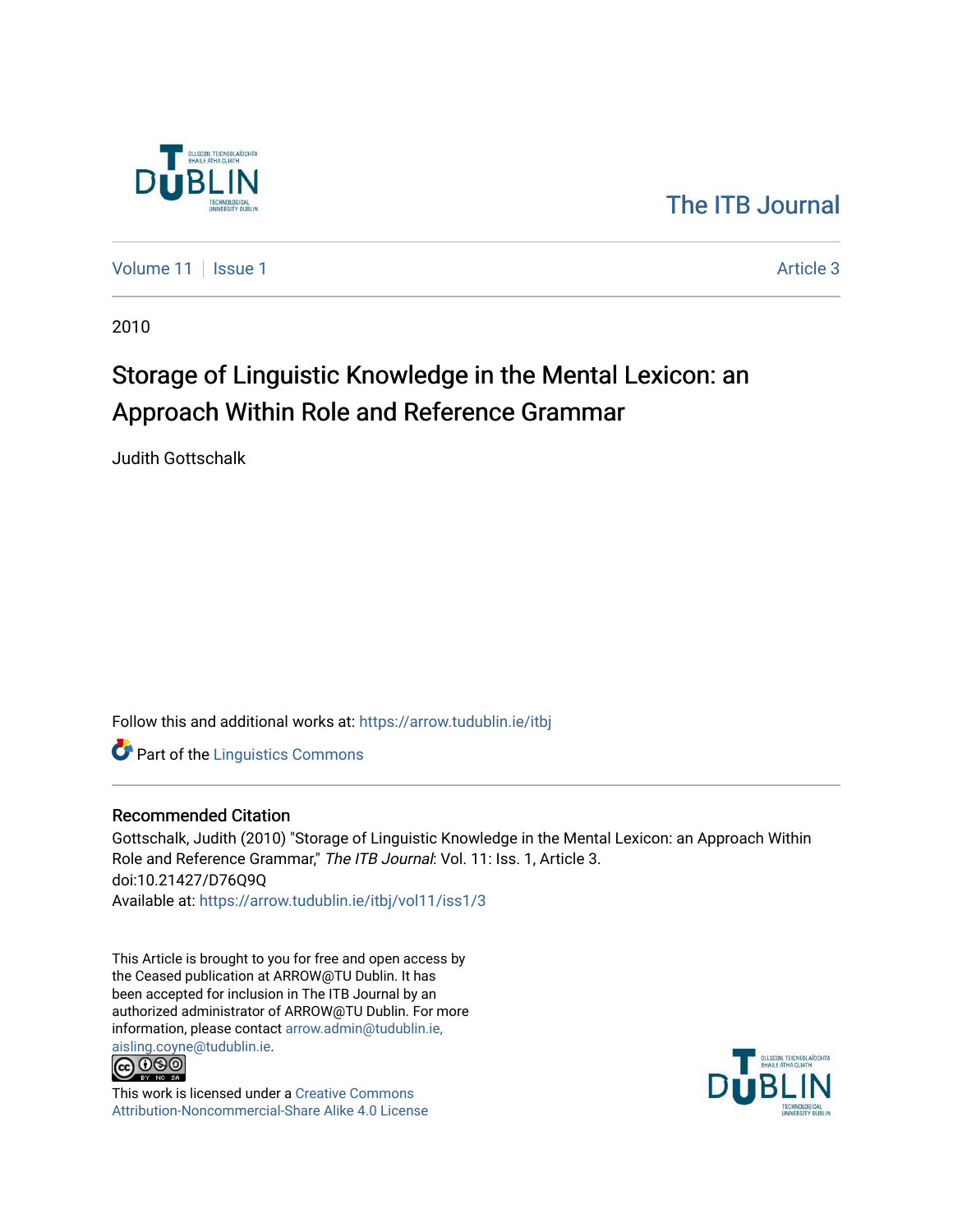# **Storage of linguistic knowledge in the mental lexicon: An approach within Role and Reference Grammar**

### **Judith Gottschalk Heinrich-Heine-Univerität Düsseldorf, Germany**

### **Abstract<sup>1</sup>**

*This paper aims to give an account of a theory of a mental lexicon for German verbs of motion within the theory of Role and Reference Grammar [RRG] (cf. Van Valin 2005). The issue of how Aktionsarten in general and particularly verbs of motion, with their various alternations, are structured and how they are stored in an RRG-compatible lexicon is investigated. A time line model for RRG-Aktionsarten based on Reichenbach (1947) is developed to give a description of the structure of events assumed within RRG. Human knowledge is often represented in terms of inheritance networks. In this paper I use a model of inheritance networks to modify the present version of the lexicon in RRG. I will argue that we do not need basic Aktionsarten in the lexicon, if we analyze and decompose Aktionsarten and operators in terms of inheritance networks. I will show furthermore that we do not need multiple lexical entries for verbs like motion verbs that occur in a multitude of contexts with different Aktionsart readings (see example 2.1.1.a, b and 2.1.4), if we accept the idea of inheritance networks. Neither do we need a workshop module and lexical rules as suggested by Van Valin and LaPolla (1997) and Van Valin (2005).*

### **1. Introduction**

 $\overline{a}$ 

The meaning of the term lexicon in linguistics is not comparable with a dictionary, where definitions of words are listed in alphabetical order. Instead, behind the term lexicon in linguistics there is a complex theoretical construction with multilayered word descriptions (cf. Jackendoff 2002). Chomsky added the term lexicon in Aspects (1965). Based on Bloomfield (1933), he explains that all unusual and unpredictable wordfeatures must be included in the lexicon (cf. Jackendoff 2002: 153). Even if the way of looking at the lexicon has changed in modern linguistics, as many of the productive processes of grammar have been moved into the lexicon, one thing has not changed: the lexicon does not contain an indefinite repertoire of all potential sentences a speaker could say, but rather individual entries of certain words that are somehow stored (cf. Koenig 1999: 1). The issue of how such a lexicon is structured within the theory of RRG will be explored in this paper.

This discussion will proceed as follows. In section 2, the basic notion of Aktionsart and its formal representations within RRG are discussed. Furthermore, the empirical problem underlying this paper will be presented and the architecture of an RRG lexicon theory will be outlined. In section 3.1 I present the basic concept of inheritance networks and the present version of the RRG lexicon. In section 3.2. I develop a decomposition of the operators into features based on which an inheritance network can be construed. Section 4 sheds light on the the connection between the Aktionsart inheritance network and the operator inheritance network I have developed. In section 5 finally I sketch an analysis of German motion verbs and construe an inheritance

<sup>&</sup>lt;sup>1</sup> I would like to thank Wilhelm Geuder, Volker Gottschalk, Kim Hülsewede, Anja Latrouite, Brian Nolan and Robert D. Van Valin, Jr. for comments on earlier drafts and many insightful discussions.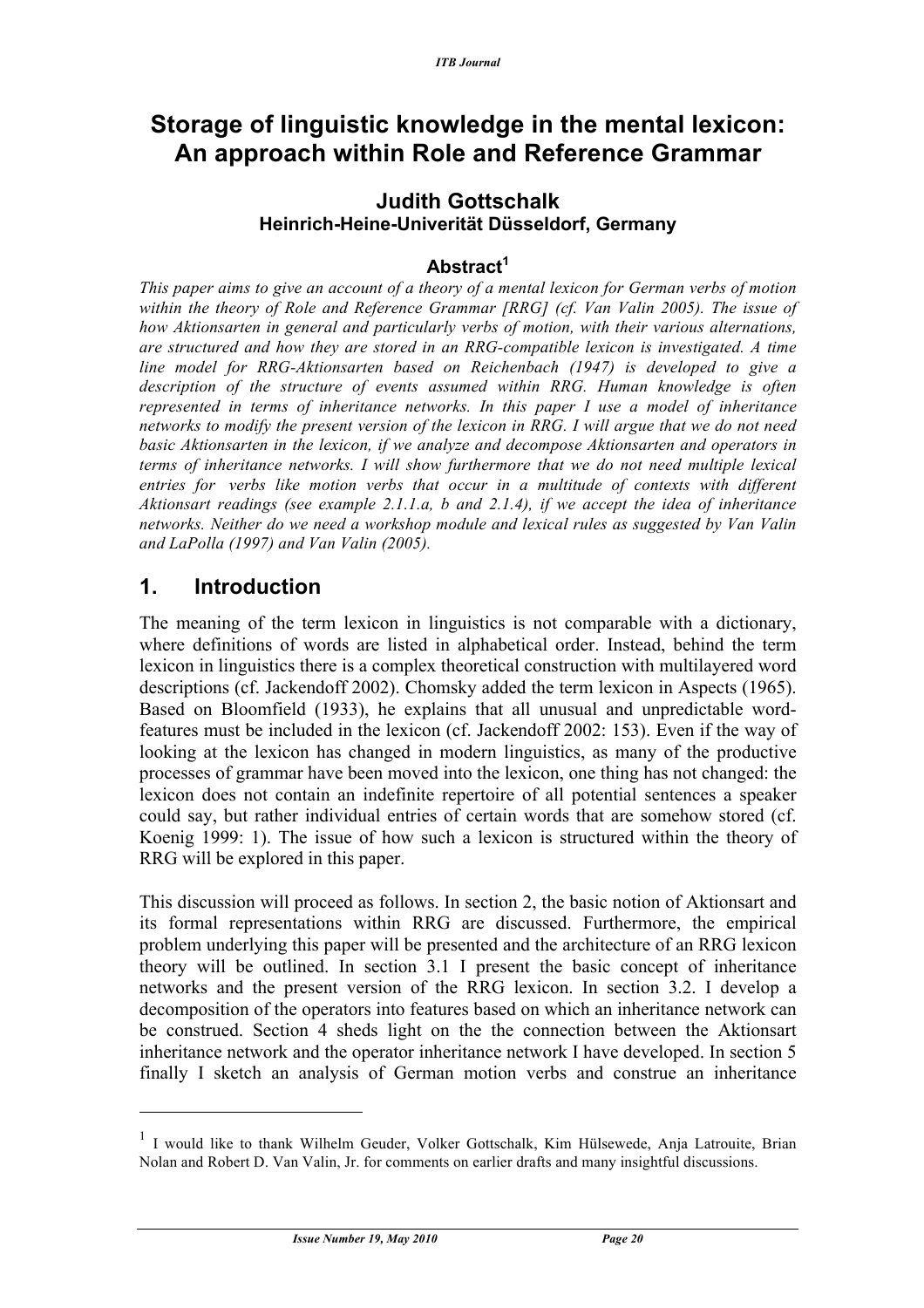network for these verbs that will allow for simple lexical entries and dispense with the need for lexical rules to explain alternations.

### **2. Role and Reference Grammar**

The theory of RRG is a functional grammatical theory that clearly differs from other theories in various ways. RRG is a monostratal syntactic theory, postulating one single syntactic representation for sentences. This is connected with the semantic representation of a sentence by linking rules. These rules will be summarized under the term *linking algorithm*. As RRG is a functional grammatical theory, discourse pragmatics also plays an important role. The basic theory of RRG can be found in Van Valin and LaPolla (1997) [VVLP] and Van Valin (2005) [VV].

The semantic representation of a sentence in RRG is based on the Aktionsart classification according to Vendler (1967), which divides sentences into states, achievements, accomplishments and activities. It makes use of a reworked and extended scheme of representation based on Dowty (1979) to describe differences among the Aktionsarten (cf. VV 2005: 31). However, there are several non-Vendlerian Aktionsarten in the RRG-framework. These are Semelfactives, Active accomplishments and all causative types of the Aktionsarten. Semelfactives were introduced in Smith (1997). They describe punctual occurrences which have no resulting condition (cf. VV 2005: 32). Examples are: *The light flashed, Max sneezed, The branch knocked against the window or Max spotted Claudius*. Between activities and Active accomplishments there is a derivational relationship. Active accomplishments describe the telic use of activities. While Vendler still describes sentences such as *Max has walked a mile* as being Accomplishments, Van Valin assigns the verb to the Active accomplishment in this morphosyntactic context, therefore presenting a derivational relationship to the activities. He draws a clear defining line between verbs which are telic and have dynamic elements, and thus are Active accomplishments, and verbs which are telic but not dynamic, and therefore are Accomplishments. However, there are verbs which are non-derived lexical active accomplishments. These typically are verbs which are telic and cannot alternate to Activites (cf. VV 2005). The causative types of the six RRG-Aktionsarten describe semantic differences in which a cause, for example a change in condition, can be identified. In the sentence *Max shattered the cup* the verb is a Causative Achievement. Van Valin characterizes the Aktionsarten with the help of four features:

| $(2.0.1)$ State:       | [+ static], [- dynamic], [- telic], [- punctual]                                                                                        |
|------------------------|-----------------------------------------------------------------------------------------------------------------------------------------|
| Activity:              | $\lceil - \text{static} \rceil$ , $\lceil + \text{dynamic} \rceil$ , $\lceil - \text{telic} \rceil$ , $\lceil - \text{punctual} \rceil$ |
| Achievement:           | [- static], $[\pm$ dynamic], $[+$ telic], $[+$ punctual]                                                                                |
| Semelfactive:          | [- static], $[\pm \text{ dynamic}]$ , [- telic], [+ punctual]                                                                           |
| Process                | $\lceil - \text{static} \rceil$ , $\lceil - \text{dynamic} \rceil$ , $\lceil - \text{telic} \rceil$ , $\lceil - \text{punctual} \rceil$ |
| Accomplishment:        | $\lceil - \text{static} \rceil$ , $\lceil - \text{dynamic} \rceil$ , $\lceil + \text{telic} \rceil$ , $\lceil - \text{punctual} \rceil$ |
| Active accomplishment: | $[-$ static], $[+$ dynamic], $[+$ telic], $[-$ punctual]                                                                                |
|                        | (cfVV 2005: 33)                                                                                                                         |

RRG offers a number of syntactic and semantic tests which allow to determine the Aktionsarten of verbs. The lexical representation used in RRG, which was adapted by Dowty (1979), delivers an outline of the semantic processes described by the Aktionsarten. The verbs are analyzed via a decompositional lexical system, where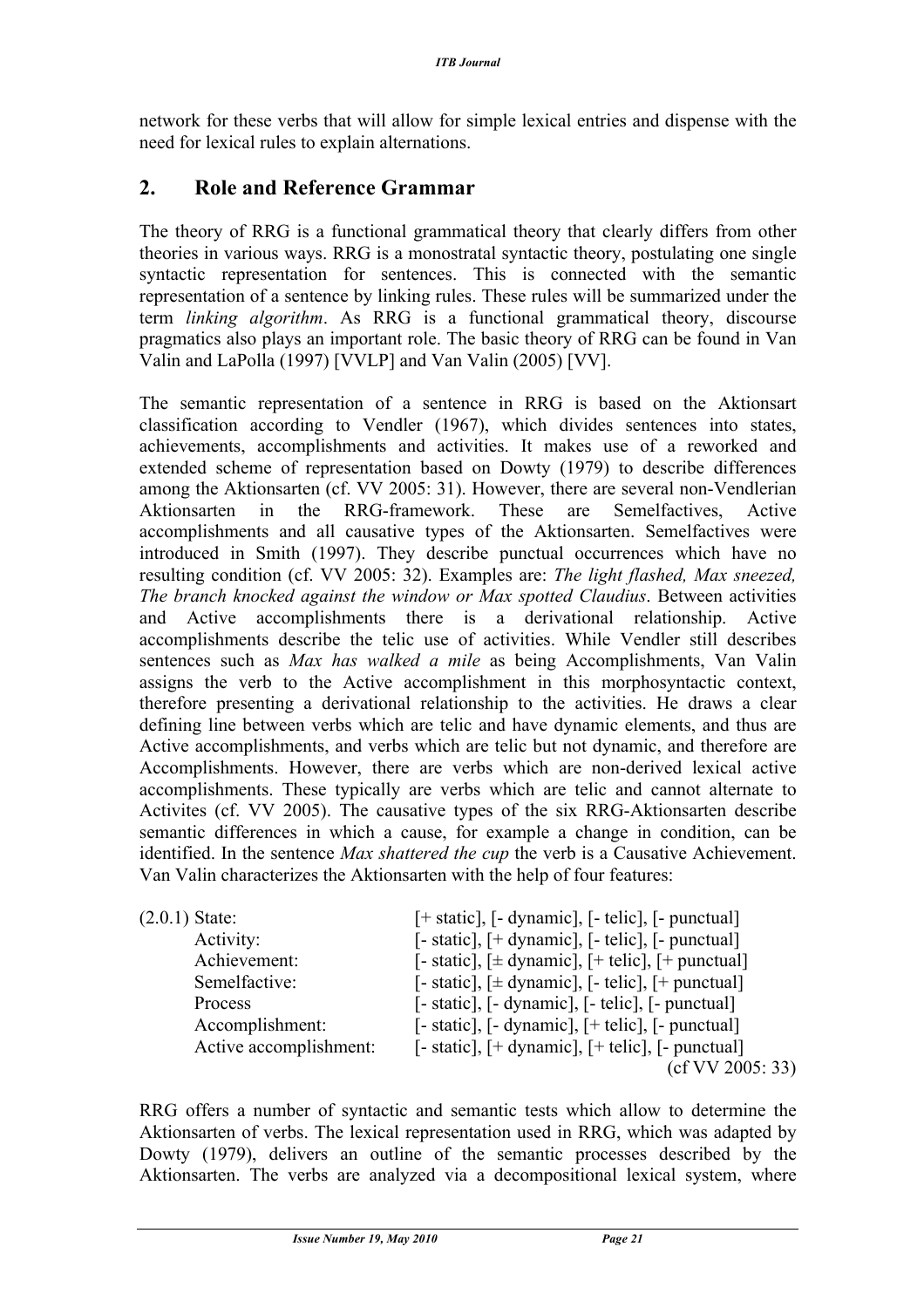States and Activities form the basis. All other Aktionsarten are derived from them (cf. VV 2005: 42). In (2.0.2) an overview the logical structures [LSs] used in RRG is given:

 $(2.0.2)^2$  State **predicate**' (x) or (x, y) Activity **do'**  $(x,$  **[predicate'**  $(x)$  or  $(x, y)$ ]) Achievement INGR **predicate´** (x) or (x, y) or INGR **do´** (x, [**predicate´** (x) or (x, y)]) Semelfactive SEML **predicate´** (x) or (x, y) or SEML **do´** (x, [**predicate´** (x) or (x, y)]) Process PROC **predicate** $'(\mathbf{x})$  or  $(\mathbf{x}, \mathbf{y})$ Accomplishment PROC **predicate**'  $(x, (y))$  & INGR **predicate´**((z), y) Active accomplishment **do´**(x, [**predicate´**(x, (y))]) & INGR **predicate´**((z), y) Causative α CAUSE β, where  $\alpha$ ,  $\beta$ , are LSs of any type Caus any type (cf. Van Valin 2005)

While accomplishment verbs like *melt* involve both a process taking place over time and an inherent endpoint of the process, which leads to a result state, achievement verbs like *pop* on the other hand do not have a process. They merely code a punctual event leading to a result state. It follows that an accomplishment can be analyzed as a process plus an achievement. This is true if the final moment of the process can be equated with the punctual event of an achievement. In some languages there are verbs coding processes directly without necessitating the implication of an endpoint or a result state. These verbs clearly differ from English verbs like *melt* and *dry*. The following examples are taken from Mparntwe Arrente (Wilkins 1989):

| (2.0.3.)a. | Ayenge        | irrente                          | ne-ke           |
|------------|---------------|----------------------------------|-----------------|
|            | 1sgNOM        | cold                             | <b>COP-PAST</b> |
|            | 'I was cold.' |                                  |                 |
| b.         | Ayenge        | irrent-irre-ke.                  |                 |
|            | 1sgNOM        | cold-PROC-PAST                   |                 |
|            |               | 'I got colder / cooler / *cold.' |                 |
| c.         | Ayenge        | irrente-arle-irre-ke.            |                 |
|            | $1$ sgNOM     | cold-RES-PROC-PAST               |                 |
|            | 'I got cold.' |                                  |                 |

The important contrast between (2.0.3b) and (2.0.3c) can be seen. The suffix *irr*e added to the stative stem *irrente* 'cold' means "become colder", but it does not mean "become cold". Accordingly, a change from less to more cold is coded, but it is not entailed that the process has reached its endpoint. In order to code the reaching of the endpoint, the suffix *arle* 'result' needs to be added. So in (2.0.3c) this suffix indicates that the process has reached its termination and yields a result state. The Mparntwe Arrente examples show that it is hence necessary to represent processes independently

 $\overline{a}$ 

<sup>&</sup>lt;sup>2</sup> This representation of the LSs differs in various ways from the representations in VV(2005). Process is introduced as Aktionsart and the operator BECOME used in VV (2005) is erased as it decomposable into [PROC … INGR].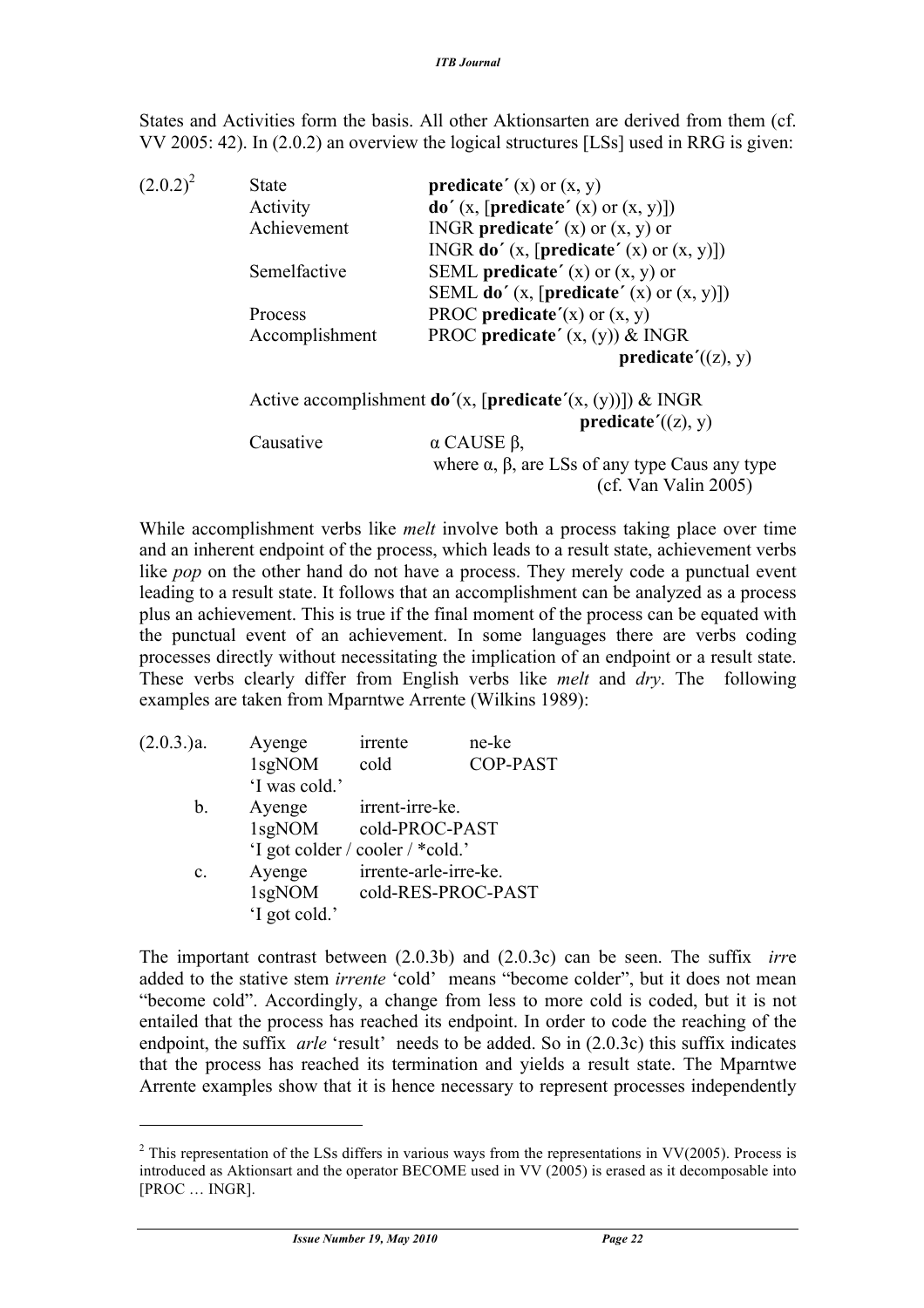from a possible endpoint and result state. Therefore, the operator PROC for process is added. The decompositional representation is stated below:

| (2.0.4) | a.      | cold'(1sg)                           | irrente              |
|---------|---------|--------------------------------------|----------------------|
|         | b.      | PROC cold' $(1sg)$                   | $irrente + irre$     |
|         | $c_{-}$ | PROC cold'(1sg) $\&$ INGR cold'(1sg) | irrente + arle +     |
| ire     |         |                                      |                      |
|         |         |                                      | (Van Valin 2005: 44) |

While INGR, SEML and [PROC ... INGR]can be used in connection with activity verbs, this is not possible with PROC. This is because PROC does not entail an event or transition, so it cannot be used to characterize some kind of pre-onset process. This however is possible with the other three operators.

#### **2.1 One verb, many versions: the empirical problem**

The empirical problem this paper deals with is described by Van Valin, Levin, Pinker etc. as follows: How is it possible that one single verb can occur in a multitude of morphosyntactic contexts (cf. VV in press). Here is an example:

| $(2.1.1)$ a. The Cylons marched in Delphi. | atelic |
|--------------------------------------------|--------|
| a'. The Cylons marched to Delphi.          | telic  |
| b. President Roslin wrote                  | atelic |
| b'. President Roslin wrote an e-mail.      | telic  |
| c. Colonel Tigh ate.                       | atelic |
| c'. Colonel Tigh ate a hamburger.          | telic  |

If a motion-verb is being used atelically as an Activity, as in (2.1.2a), the locative PP is optional. If a Goal-PP is added, as in (2.1.2.), the same verb behaves like a telic verb and becomes an Active accomplishment. Here, the PP cannot be left out. The atelic creation-verb *write* behaves similarly to the motion verb *march*. Every time the object is specific or quantified it behaves telically, as in (2.1.2a ). Thus an Activity-Active accomplishment alternation is presented. To the consumption-verb *eat* (2.1.2b ) and (2.1.2c ) the same pattern as to the creation-verb *write* applies. A further form of Alternation is the Causative-Alternation:

(2.1.2) a. The spacecraft blew up.

b. The missile blew up the spacecraft.

There are at least five possibilities of how the verbs in  $(2.1.2)$  are connected to each other. They could be listed separately as transitive or intransitive verbs in the lexicon. Or there could be a single entry in the lexicon for the verb, which underlies both forms and is specified for the transitive version of the verb. Pustejovsky (1995) holds this view. There could also be an alternating base-form which the transitive and intransitive form of the verb date back to. According to such a position, none of the verb-forms is a base form. This perspective goes back to Pinon (2001). The transitive form of the intransitives can also be derived from a causativation rule. Such phenomena occur in Huallaga Quechua (cf. VV 2005 : 41). On the contrary, the intransitive form can also be derived from the transitive. This would be analogous to Russian, French and Yagua. This connection can be read from the morphological form of the verbs (cf. VVLP 1997: 190, cf. Haspelmath 1993). I will not explain the various ideas of the construction of a mental lexicon as they have been constructed during the last decades of research in any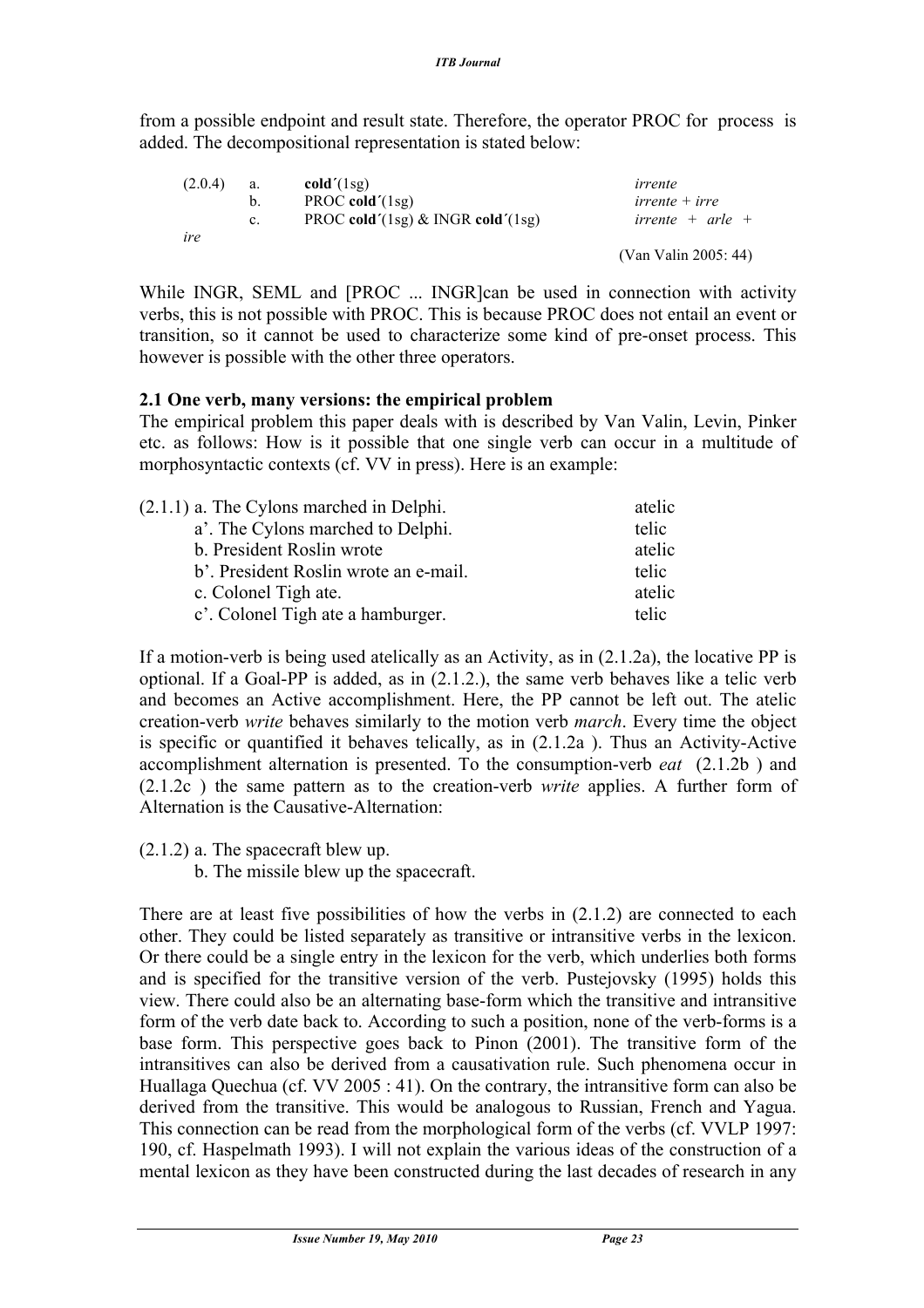detail within this paper however the alternations mentioned can deliver four ways of reading a single verb:

| $(2.1.4)$ a. The Cylons marched in Caprica. |                                                                       | Activity           |
|---------------------------------------------|-----------------------------------------------------------------------|--------------------|
|                                             | b. The Cylons marched Starbuck across Caprica.                        | Causative Activity |
|                                             | c. The Cylons marched to Starbuck's spacecraft. Active accomplishment |                    |
|                                             | d. The Clyons marched Starbuck to her spacecraft. Causative Active    |                    |
|                                             |                                                                       | accomplishment     |
|                                             |                                                                       |                    |

The empirical problem may be summarized in the following questions: How many entries in the lexicon does a verb have if many of such morphosyntactic alternations occur? How can it be explained that a verb can be realised with different PPs? Are all representations connected through lexical rules, or are there underspecified lexical representations plus the information from NPs and PPs? The aim of this lexicon theory is to show how a lexicon can be constructed with the help of one single lexical entry for per verb with the help of multilayered inheritance hierarchies.

### **2.2 Architecture of an RRG-compatible mental lexicon**

Semantic hierarchies in which lexical information is inherited from one node to the other, are called inheritance networks. In processing-systems for natural languages, inheritance networks have been inserted as models of linguistic knowledge since the 1960s. This allows human knowledge to be coded in a flexible and efficient way. They also allowed to make inferences about the objects in a domain. A number of linguistic theories extensively use inheritance networks: construction grammar, Head-Driven-Phrase-Structure-Grammar [HPSG] as well as cognitive grammar (cf. Koenig 1999: 3).

As the lexicon is a part of human knowledge, therefore it can be expected that – like everything in human knowledge – even this is hierarchically structured (cf. Koenig 1999: 14). In an inheritance network, properties are assigned to a node. In this process, attributes are functionally represented as values. Qualities of node A can be inherited by node B if B is a successor of A. There are different types of inheritance. In simple inheritance, every node except for the root has exactly one predecessor. In multiple inheritances at least one node has more than one predecessor. In monotone inheritance every successor B has all of the qualities of A. The same values as A are assigned to all of the attributes of B. Non-monotonic inheritance functions just like monotonic inheritance via default. However, a successor of B may have other qualities than A. In this case, the attribute f will be assigned with a different value than A, or an attribute will be added that A does not have. In my account of an RRG lexicon I will make use of non-monotonic inheritance networks.

As a possible solution to the empirical problem described on the previous pages, the following working hypothesis will be explored: An inheritance network and lexical rules can be used to establish an RRG – lexicon theory. This working hypothesis entails a few basic assumptions: I assume that lexical knowledge is hierarchically structured by verbs in terms of *lexical fingerprints*. A fingerprint normally describes a non-redundant, underspecified functional assignment of values and attributes which are directly connected to the concepts of world ontologies and which determine the semantics of the verb. Constructing the fingerprints, it is necessary to find out the required reference points, but it should also be possible to define them with as much as less redundant information. So a fingerprint specifies the node's qualities in an inheritance network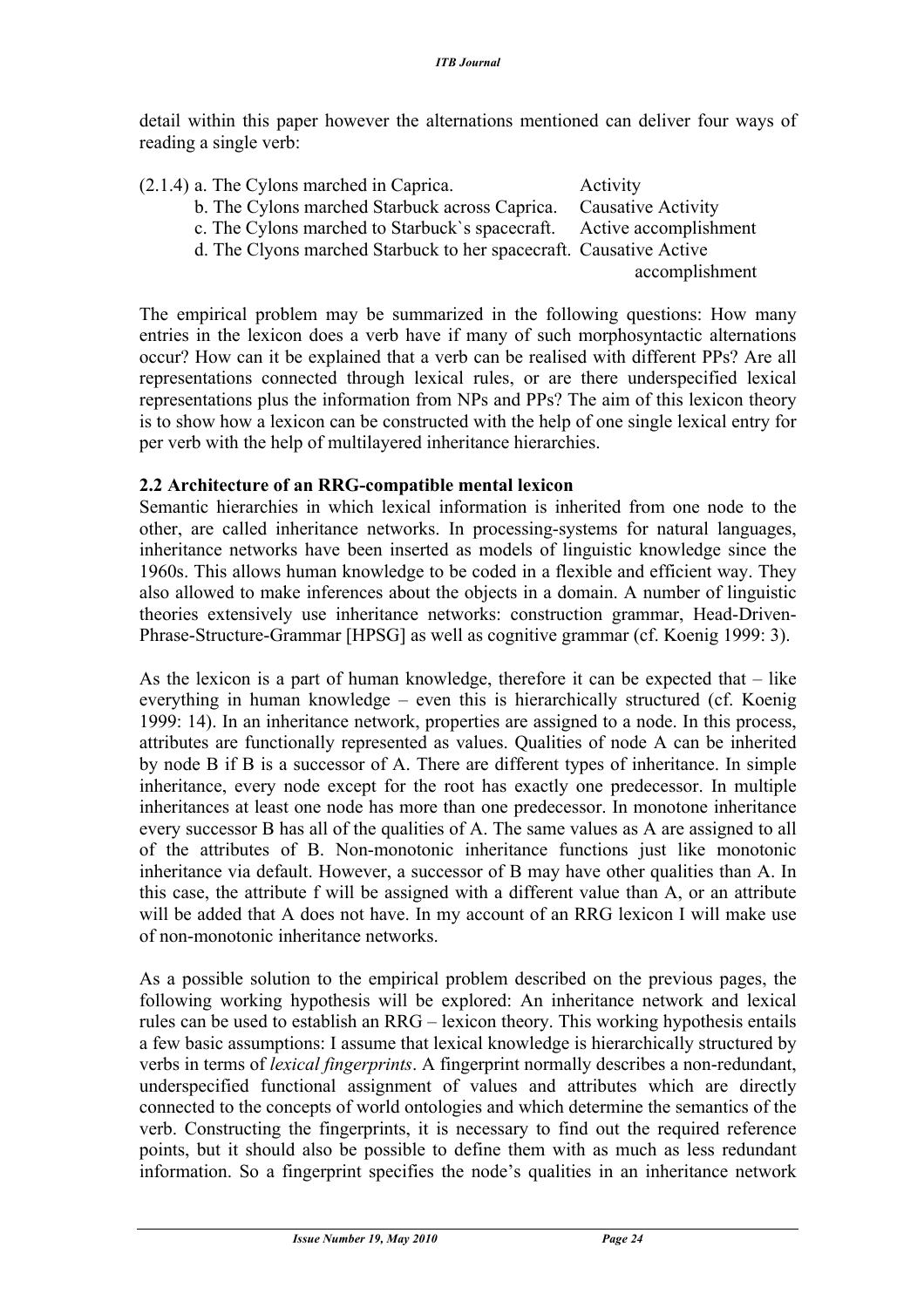and describes inheritance in the inheritance network. Another assumption is that verbs are contained in a specific lexical domain, following the example set by Marial and Faber (2005). I call these domains *district clusters*. District clusters spread out into semantic *neighborhood clusters,* which specify district clusters of verbs in more detail in their meaning. Verbs of the lexical domain MOVEMENT are diverse. They can be used to describe several kinds of motions from one place to another. It is possible to go by car, by train, by ship etc; it is also possible to move without technical aid on foot, to walk, to run or to go rambling. Furthermore, it is possible to crawl, to swim or to climb a mountain. All these verbs describe a movement from destination A to B and nevertheless they differ significantly. Therefore, they belong to different neighborhood clusters in one district cluster. In addition to the district cluster of motion verbs, plenty of other district clusters like emotion verbs, cognition verbs etc. exist (cf. Mairal and Faber 2005: 5).

One can look at the lexicon as being a pure warehouse of lexical knowledge, full of words and morphemes. Lexical rules are a phenomenon that, according to Van Valin, does not occur in the lexicon, but rather in a different module he calls *workshop*. The semantic representations are constructed from material stored within the lexicon (cf. VV 2005: 161). Actually, the lexicon is divided into two parts: the traditional lexicon, where morphemes and words are stored as in a storehouse and the workshop where, by using lexical rules and other lexical processes, new lexical forms are created which are not stored otherwise (cf. VV 205: 161). As I said in the introduction, modern linguistics postulates that many productive processes of grammar take place within the lexicon. One reason for this is the development of rules which form part of the processes within the lexicon. Based on these rules, it was possible to add important generalizations. These are called *lexical redundancy rules [LRRs].* They are accepted in most generative theories. The adding of LRRs goes back to Chomsky (1970) and was extended in Jackendoff (1975). The question connected to so-called lexical rules (LRs) reads as follows: Are verb alternations best described as separate lexical entries, or can they be described with the help of LRs (cf. VVLP 1997: 178)? Van Valin and LaPolla propose the following LRs:

#### (2.2.2)

- Activity [motion]  $\rightarrow$  active accomplishment: given an activity LS **do**<sup> $\prime$ </sup> (x, [**pred´** (x)]), add '& INGR **be-LOC´** (x, y)' to form an active accomplishment LS.
- Activity [consumption] → active accomplishment: given an activity LS **do´** (x, [**pred´** (x, y)]), add '& INGR **consumed´** (y)' to form an active accomplishment LS.
- Activity [creation]  $\rightarrow$  active accomplishment: given an activity LS **do**<sup> $\prime$ </sup> (x, [**pred´** (x, y)]), add '& INGR **exist´** (y,)' to form an active accomplishment LS.

(cf. VVLP 1997: 180)

In accordance with Van Valin and LaPollas' analysis regarding the structure of a mental lexicon, and with regard to Van Valins' notation of the workshop (cf. VV 2005: 161), the following illustration of the storage of linguistic knowledge in the mental RRG lexicon has been drawn:

1. Verbs that alternate only have one single lexicon entry, unless they are polysemous – 2. Verb Alternations can be described with the help of derivational lexical rules (cf.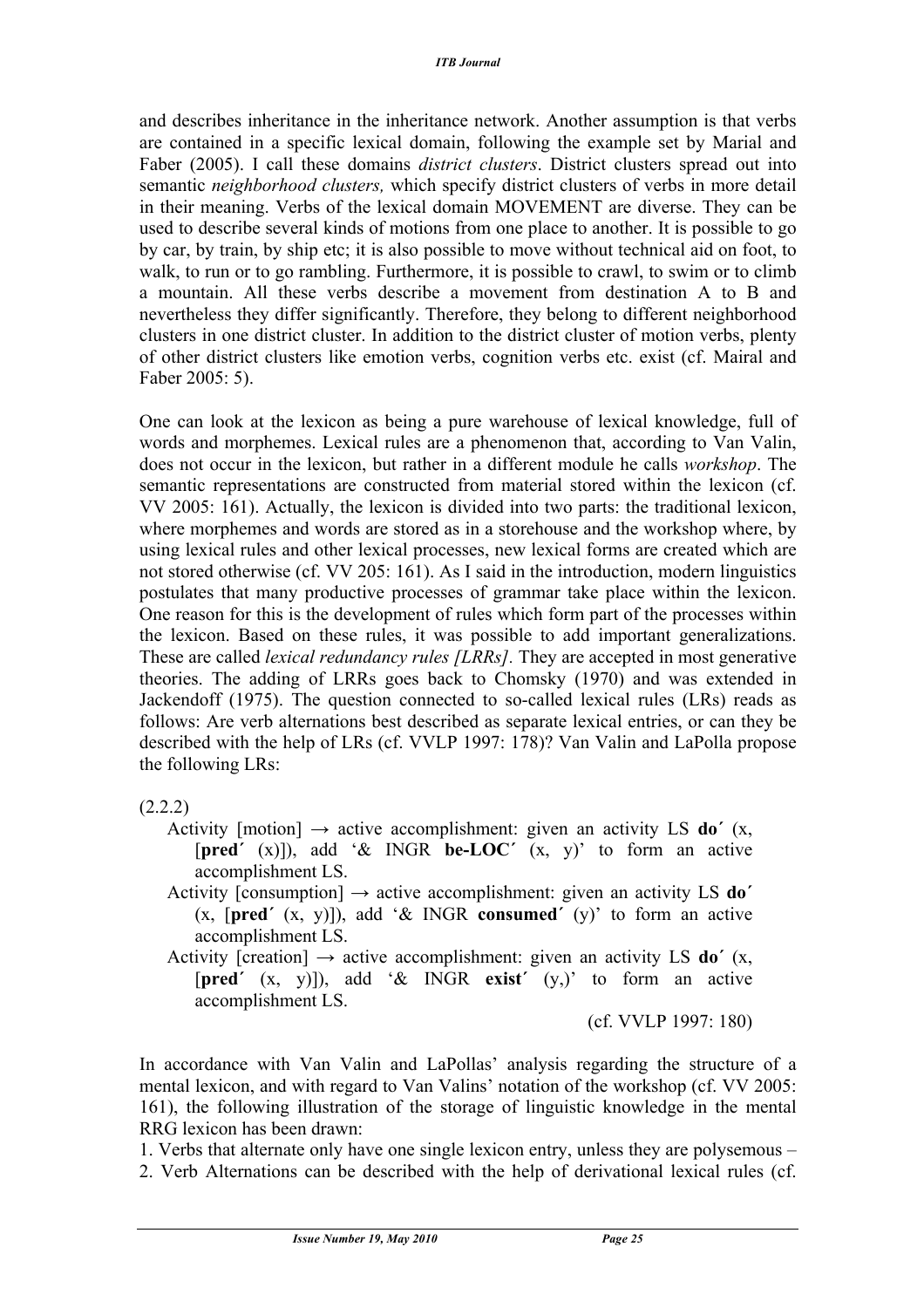VVLP 1997: 178ff). 3. The use of lexical rules is not a process that occurs in the lexicon; rather it happens in the workshop (cf. VV 2005: 161).

### **3. Time-line model for the RRG operator and the state of affairs network of supplies**

Using Reichenbach's (1947) and Löbner's (1988) analysis, it is possible to claim all of the Aktionsarten to be arranged on one time-line. I hereby assume the ontology of the operators to be universally valid for all languages. This corresponds to the suppositions about operators in Dowty (1979), Foley and Van Valin (1984), VVLP (1997) and VV (2005). These time-lines are universally valid for all languages, since they illustrate physical progress in time independent of linguistic aspects. In this case one can assume universal validity. Here is a presentation of the lexical Operators **do´**, PROC, INGR and SEML as time-lines:



**Figure 3.0.1:** the lexical Operators **do´**, PROC, INGR and SEML as time-lines

With regards to notation, S marks the starting point or the beginning of a state of affairs [SOA]. An SOA shows a starting point or beginning if a process lies on the time-line. E stands for event and describes an occurrence on the time-line within the SOA. R describes the result of an event. This is additionally shown by a colored mark on the time-line. In principle the time-line is unlimited. Because of this, it cannot be terminated, which will be pointed out by an arrowhead.

In this model, a special position is assumed by the timeline for the operator SEML. In analogy to the other events with PROC, **do´** and INGR, SEML also describes an event on the time-line. However, this event does not result in a Result State. On the timeline, this is made clear by the lack of a colored marking for the result state. In addition, the time-line belonging to SEML does not have an arrowhead.

Besides, it becomes clear in figure 3.0.1. that the time-lines coded by operators [PROC ... INGR]and [**do´**… INGR] are both derived operators. [**do´**… INGR] is derived from the operators **do´** and INGR. BECOME is the operator used in the LS of Accomplishments. The operator hybrid [**do´** … INGR] is used in the presentation of Active accomplishments. For '[PROC ... INGR]', INGR and SEML the following relational correlations are valid -  $S \neq E$  indicates that the starting condition of the SOA is not equal to the event E. This applies to the '[PROC ... INGR]'-Operator and to the hybrid  $\text{Ido}'$  ... INGR]. For the operator INGR,  $S = E$  is valid. Consequently, the event E is identical to the starting point S, in correspondence to the general definition of an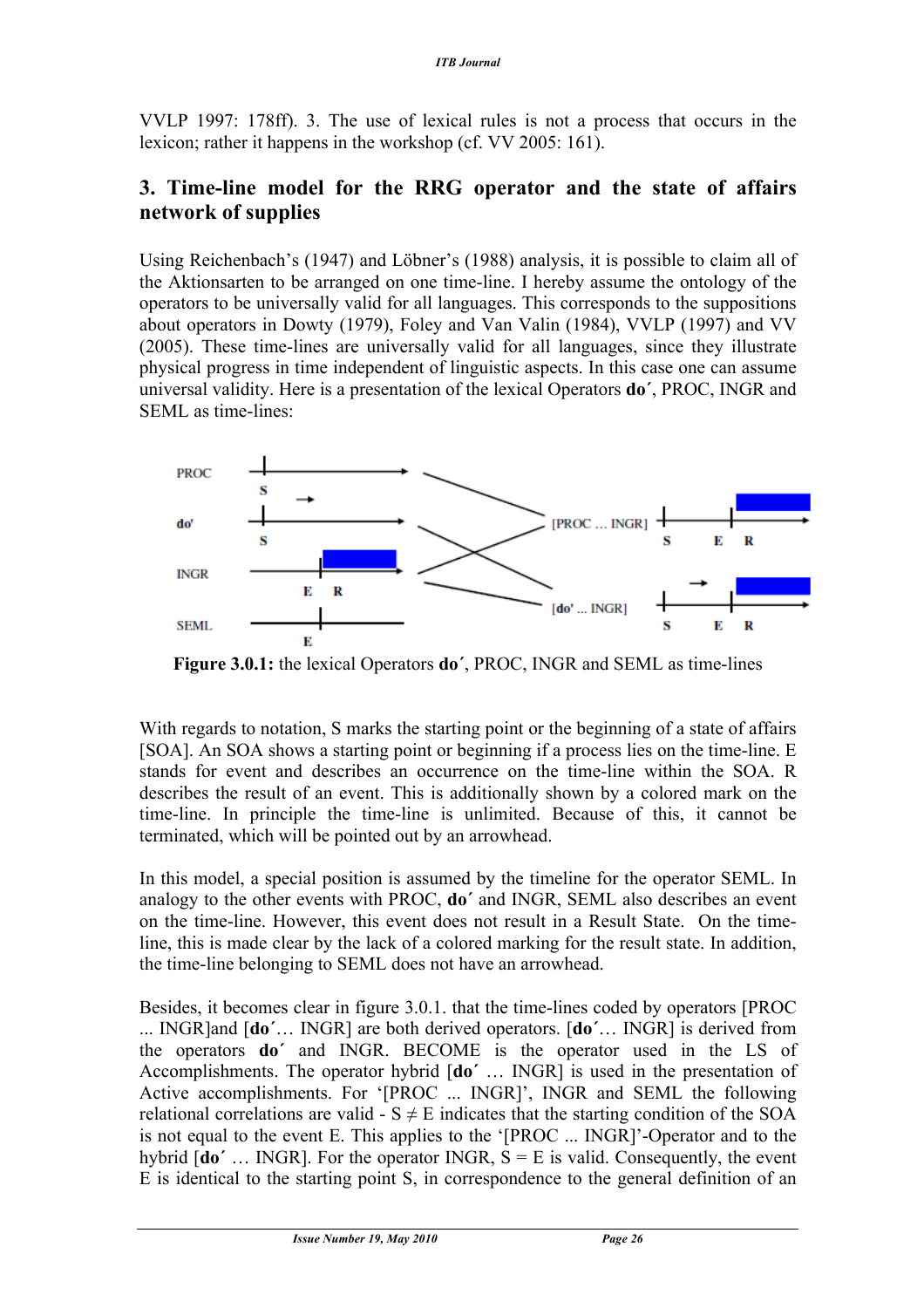ingressive. According to Löbner, an ingressive event occurs if a transition to a completely new condition takes place. (cf. Löbner 1988: 185). The relation shown here reveals the moment when the ingressive takes its start. In doing so, the punctual components of the INGR-Operator are captured. However, as these relations should merely describe the relationship between starting condition and event, the relation  $S =$ E is also valid for the SEML-Operator.

In the following I will demonstrate that the time-line presentation of operators can also be presented as an inheritance network. Within this inheritance network, the operators are defined on basis of the nodes of the network's individual paths. Thereby, their semantics is determined.

To this end, binary features, which can be derived from the time-lines in figure 3.0.1, are readily available. The features are  $[\pm$  event],  $[\pm$  punctual].  $[\pm$  dynamic] and  $[\pm$  result state]. They resemble the features of the Aktionsarten which Van Valin has presented (cf. VV 2005: 33). The root-node of the SOA-network is the abstract node SOA. The Aktionsart State cannot be represented by a separate operator in the logical structures of RRG. It is also permissible to view State as being an abstract node within the SOAnetwork, comparable to the root-nodes of SOA. The distinct feature of the Aktionsart State is that it does not describe an occurrence that could be described on a time-line. For this reason, States occur from the feature [- event] inside of the SOA-network. Vendler suggests a division of verbs into the groups State and Non-State (cf. Vendler 1967: 99).

In any case one fact is certain: apart from States, all other Aktionsarten are described by the feature  $[+$  event]. From this it can be inferred that the nodes  $[+$  event] and  $[$ - event] make up the first distinctive sister-node-pair. The  $[\pm$  punctual-differentiation must of necessity follow the  $[\pm$  event]-node in the SOA-inheritance network. This is revealed in the time-lines-perspective of the definition of RRG-Operators already described above. If the feature [- punctual] is shown, the operator which is to be defined does not describe a punctual occurrence. Rather, it describes a somehow disposed process. Therefore, only operators like **do´**, PROC, [PROC ... INGR] and [**do´** ... INGR] can follow the tree-path to [-punctual]. These refer to Activity, Accomplishment and Active accomplishment. If the operator which is to be defined is followed by the node [+ punctual], then the relational correlation to the time-line is  $S = E$ .

This relationship is valid for the operator INGR as well as the operator SEML. Below the sister-nodes  $[+$  punctual] and  $[$ - punctual] is a secondary pair of nodes,  $[+$  dynamic] and [- dynamic]. Activities and active accomplishments involve such an action. Therefore, these verbs can be modified by adverbs such as *violently, vigorously, actively, strongly* and *energetically.* On the other hand, states, achievements and also accomplishments do not code dynamic action. This is why these verbs cannot co-occur with the adverbs mentioned. There are semelfactives which can co-occur with those adverbs, *e.g.* the sentence *Commander Adama coughed once violently* is grammatical, while other verbs cannot be used this way, *e.g.* \**Colonel Tigh glimpsed the Cylon strongly* (cf. VV 2005: 33).

The final group of distinctive sister-nodes that forms a binary division of the RRGoperators, allowing for their definitive identification, is [+ result] and [- result]. This feature can be approximately equated to the feature  $[\pm$  telic in the SOA-inheritance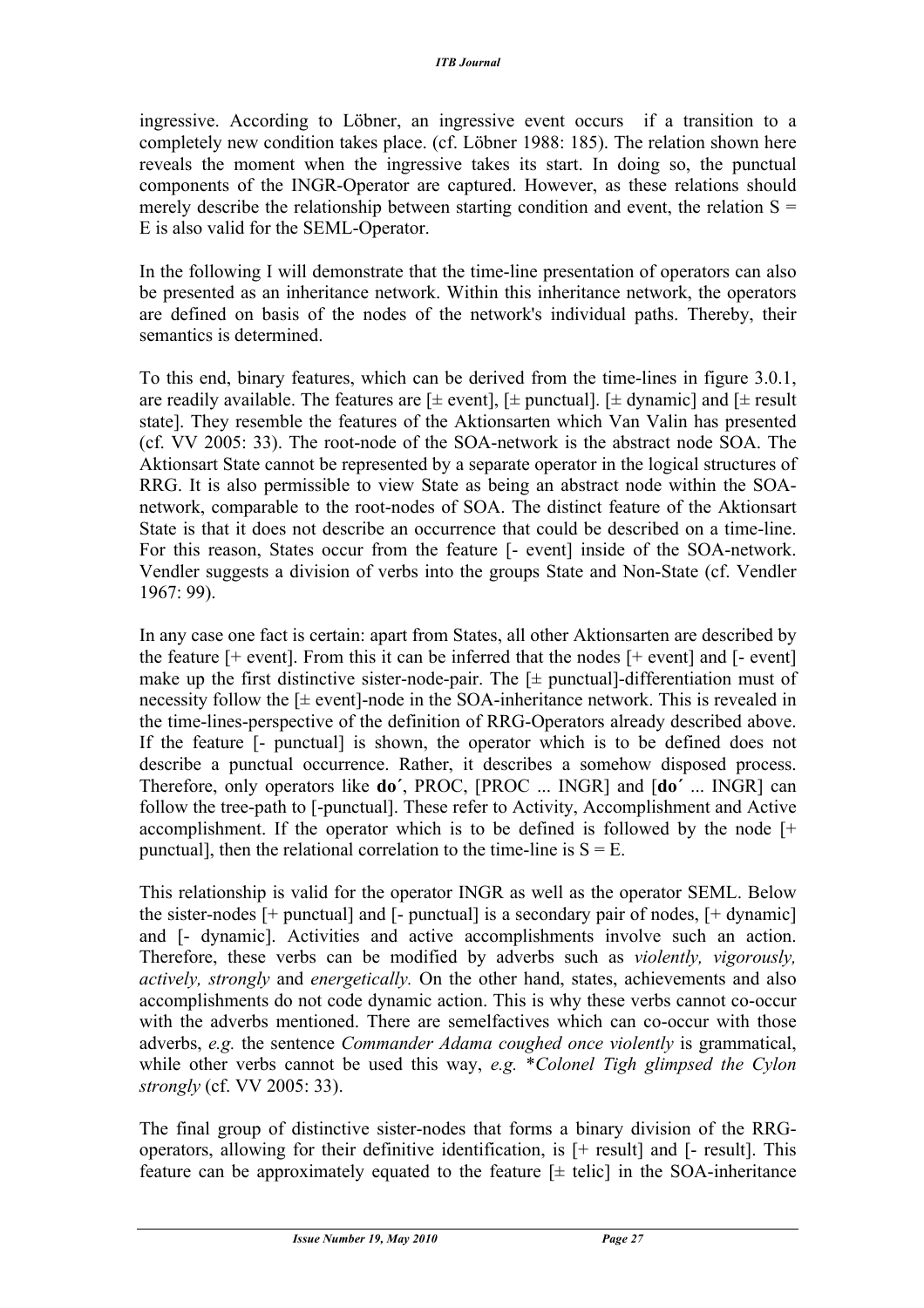network which is used in RRG. The operators' **do´** and PROC have no inherent point of termination. There is a starting point S, but there is no point E on the time-line that terminates in a Result R. This is why **do´** and PROC can be found under the node [ result] in the SOA-Network. The operator SEML contains the feature [- result].

Semelfactives are pure occurrences without any change of condition. In the sentence *The LED-lamp flashed once* the LED-lamp has the same condition before and after the occurrence of flashing. The operators presented at the end of a tree-path which contains the feature [+ result state] are INGR, [**do´** … INGR] and [PROC ... INGR]. Here it becomes clear that INGR is a kind of transitive function, which describes a change in condition.

The tree-paths which lead to these operators are analogous to the time-lines of [PROC ... INGR], INGR and [**do´**...INGR] already described above. Both time-lines show a point E, which transfers the starting condition S to the finishing-condition R. At this point it is insignificant if the relation  $S \neq E$  or  $S = E$  is concerned in this case. The feature [+ result] describes the telic quality of a verb. Active accomplishments are therefore telic. This is why they terminate when their goal has been reached, and move on to a condition where the occurrence has been accomplished and has occurred on the time-line in its changed condition. The sentence *Max has eaten up the schnitzel* is telic because here the eating-occurrence of the schnitzel has terminated with the consumption. It is henceforth valid that Max has eaten the schnitzel. The situation is similar with *Claudius drove to the Paul-Janes-Stadium*. Here, the result has been achieved as soon as Claudius has reached Paul-Janes-Stadium since his journey to the stadium is terminated and as a result he can watch the football game. Achievements also have a Result. If a house blows up or a cup breaks, the Result follows the moment when the house blows up or the cup is broken. An Achievement describes a change from a condition, for example the not yet blown up house or the whole cup, to a new condition, namely the blown up house and the broken cup.

On the time-lines this is presented in figure 3.01. As a change is described, the operators describing these verbs, which are used in the LS of RRG, are represented in the SOA-Network by the feature [+ result]. For a sentence like *The ice in the motorway ramp melted*, this condition was the result of a melting process going on for some time (cf. VV 2005: 34). The feature  $[\pm \text{ telic}]$  was not used here, because it points to the termination point of the verb more strongly, while [+ result] points towards the complete time-line after the Event E on the time ray. Therefore, the feature  $[\pm$  result] is a more adequate binary representation of the SOA described on the time-line of the operators than the feature  $[\pm$  telic], even though they only marginally differ in their power of description.

The network developed here looks like this: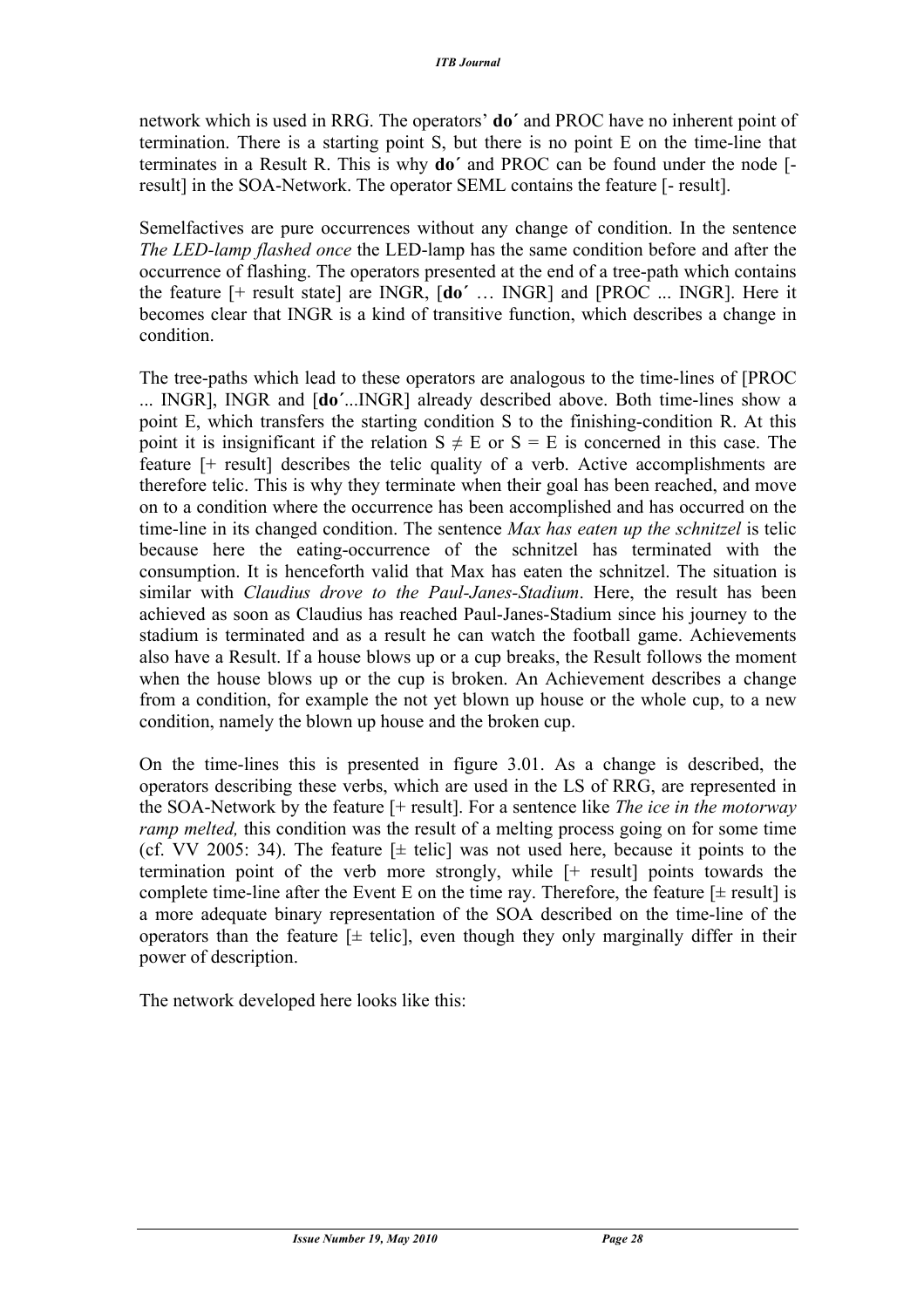*ITB Journal* 



**Figure 3.0.2:** *The SOA-Network*

Within the SOA-Network, the SEML-Operator surfaces on two paths – Both the path [+ event], [+ punctual], [- dynamic], [- result state], as well as the path [+ event], [+ punctual], [+ dynamic], [-result state] end in a SEML-Operator. The Operator INGR also occurs twice in the SOA-Network. Just like SEML, this operator can be derived from a State and also from an Activity. It can code a dynamic event, but at the same time it may also code a non-dynamic event. Therefore, it appears twice within the SOA-network. At one time, INRG inherits is properties from [- dynamic] and codes an INRG state and at the other it inherits its properties from [+dynamic] and codes an INGR activity.

### **4.0 The inheritance network of RRG-Aktionsarten**

Van Valin gives clear implications as to what an inheritance network of RRG Aktionsarten looks like. He argues that State and Activity predicates are the basic Aktionsarten all other Aktionsarten can be derived from (cf. VV 2005: 42). On basis of the logical structures, which have already been described, and which are based on lexical decomposition, a hierarchical pattern among the Aktionsarten and their inheritance relationships can clearly be recognized (cf. VV 2005: 42). Based on table 2.0.2, State and Activity form basic Aktionsarten from which almost all other Aktionsarten can be derived.

Achievements, which describe a punctual change, for instance, can be represented either by a State LS or an Activity LS plus the INGR Operator. Semelfactives can also be represented either by a State LS or by an Activity LS plus SEML-Operator. Processes can be derived from States only. They cannot inherit their properties from Activities, as Processes do not code dynamic events. This is also shown in the SOA-Network. Active accomplishments are composed of an Activity LS and an Achievement LS.

The LS for the Activity component is linked with the LS of an Achievement, by a conjunction in Active accomplishments. The Achievement LS either describes a change in location or the result of a change in condition, arrived at by consumption on one side and by creation on the other. Examples of such representations are given in example  $(4.0.1):$ 

(4.0.1) a. **do´** (Cylons, [**march´** (Cylons)]) & INGR **be-at´** (Pilgrim Bay, Cylons) a'. The Cylons marched to Pilgrim Bay.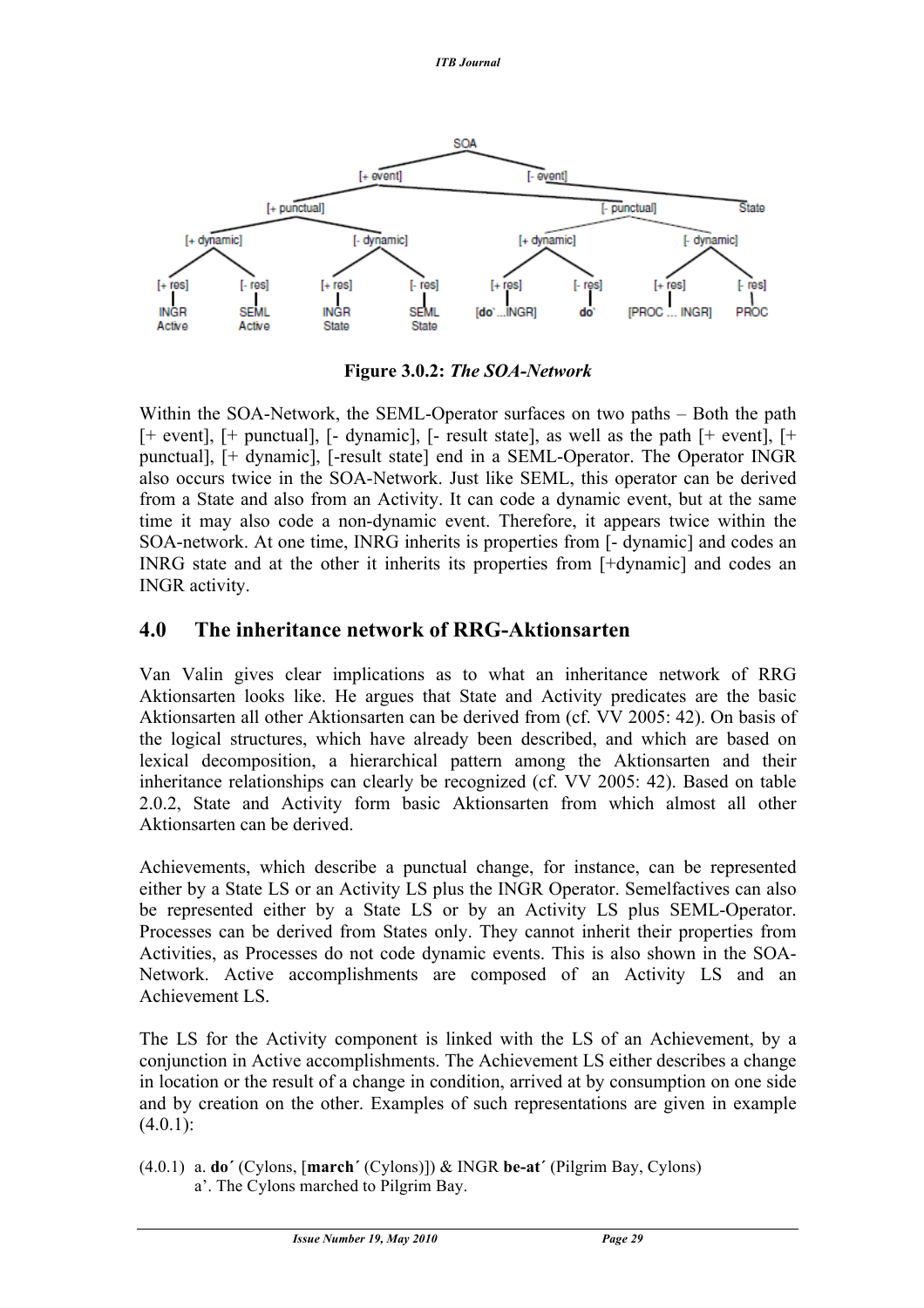- b. **do´** (Starbuck, [**eat´** (Starbuck, Jelly Beans) & INGR **consumed´** (Jelly Beans)
- b'. Starbuck ate the Jelly Beans.
- c. **do´** (the Chief, [**build´** (the Chief, spacecraft)]) & INGR **exist´** (spacecraft)
- c. The Chief built a spacecraft

(cf. VV 2005: 44)

It becomes clear that if Active accomplishments are presented within an inheritance network of Aktionsarten, they have the qualities of both Activities and of the static Achievement derivation, so afterwards they are a hybrid of these Aktionsarten. In the SOA-Network this is shown for the combination of operators [**do´** … INGR], which defines Active accomplishments. As mentioned before, Accomplishments code an event which is decomposable as '[PROC ... INGR]'. So Accomplishments inherit from Processes on the one hand and static Achievements on the other. This kind of inheritance can be explained by the fact that they do not code any dynamic event. The causative forms of RRG Aktionsarten also have a special position.

The structure of causative verbs is complex. In this case an activity predicate is usually used and linked to a predicate which indicates the resulting state of affairs. Here the operator-connective CAUSE is used, e.g. [**do´**...] CAUSE [BECOME **pred´**...] (cf. VV 2005: 42). Fundamentally, every RRG-Aktionsart has a causative form. Effectively there is an inheritance network of causative forms. An inheritance relationship between every single Aktionsart and its causative form is retained. To simplify the presentation this second diverted inheritance network is presented in form of a single node CAUSE, which inherits the basic inheritance-network from every node. Based on this information, the inheritance network described in figure 4.0.1 can be constructed:



**Figure 4.0.1: The inheritance network of Aktionsarten**

It is crucial to be aware that the Aktionsart network is developed on an abstract level here. It describes all theoretical possibilities of inheritance relationships between the Aktionsarten. This is not to say that a language must have all of the Aktionsarten. An obvious example is Causatives. Mandarin for example has no lexical causative verbs. This does not mean no causal connections can be described in Mandarin. Rather, in Mandarin causatives are not lexicalised as single verbs, instead they are expressed by serial verb constructions (VV p.c.).

### **4.1 Connection of the SOA-network and the Aktionsart network**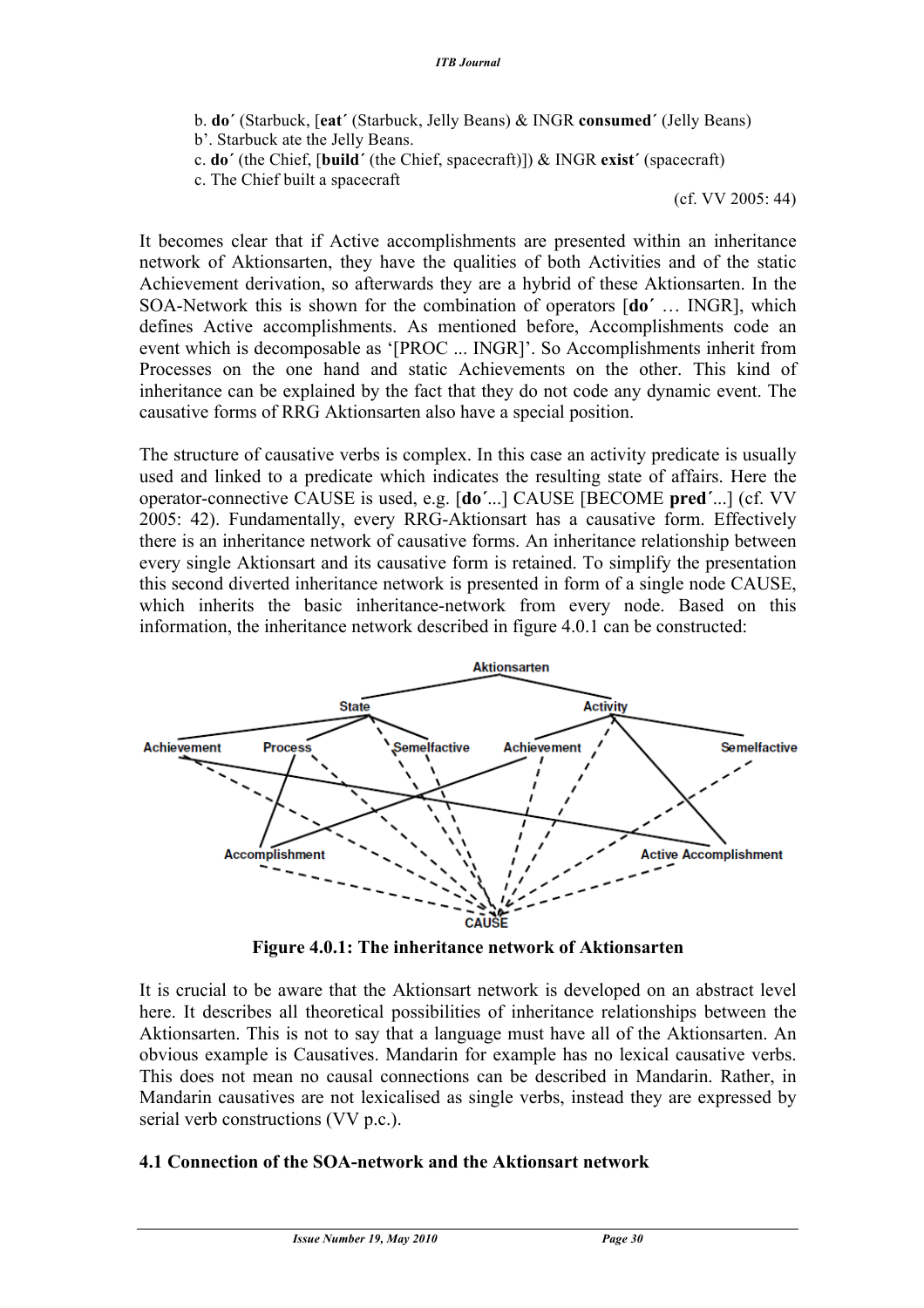The inheritance relationship between the operators INGR, SEML, [**do´**... INGR], **do´**, [PROC ... INGR] and PROC and their semantic regulation is something completely different from the inheritance relationship between the Aktionsarten. The semantics of the operators is clearly determined in the SOA-Network. The LSs that are described in the Aktionsart network now inherit all of the qualities of the current operators in a monotone manner. In figure 4.2.1 the complete inheritance network of RRG Aktionsarten plus the SOA-Network is illustrated:



**Figure 4.1.2: The SOA-network connected with the Aktionsart network**

Figure 4.1.2 consists of the SOA-Network and the Aktionsart network with the CAUSE-dimension added. One can also regard this network as part of the semantic inventory of a language. The Aktionsarten completely inherit the semantic definition from the operators in the SOA-Network. The basic Aktionsarten Activity and State inherit one of the **do´-**Operator (Activity) and also from the abstract State-nodes (state). This node may not be equated with an operator. It is an abstract node which has the distinctive quality [- event].

In the Aktionsart network, States inherit from this node. As a result, State is semantically determined as being an Aktionsart which does not describe any occurrences on a time-line. Semelfactives which are derived from Activities in the Aktionsart Network inherit from the SEML-Operator in the SOA-Network, which defines the feature-bundle [+ event], [+ punctual], [+ dynamic], [- result]. Semelfactives which are build on States inherit from the SEML-Operator, which is semantically determined by the feature-bundle [+ event], [+ punctual], [- dynamic], [ result]. Achievements show a similar inheritance scheme. In their Activity-derivation, they inherit from the INGR Operator which has the feature-bundle [+ event], [+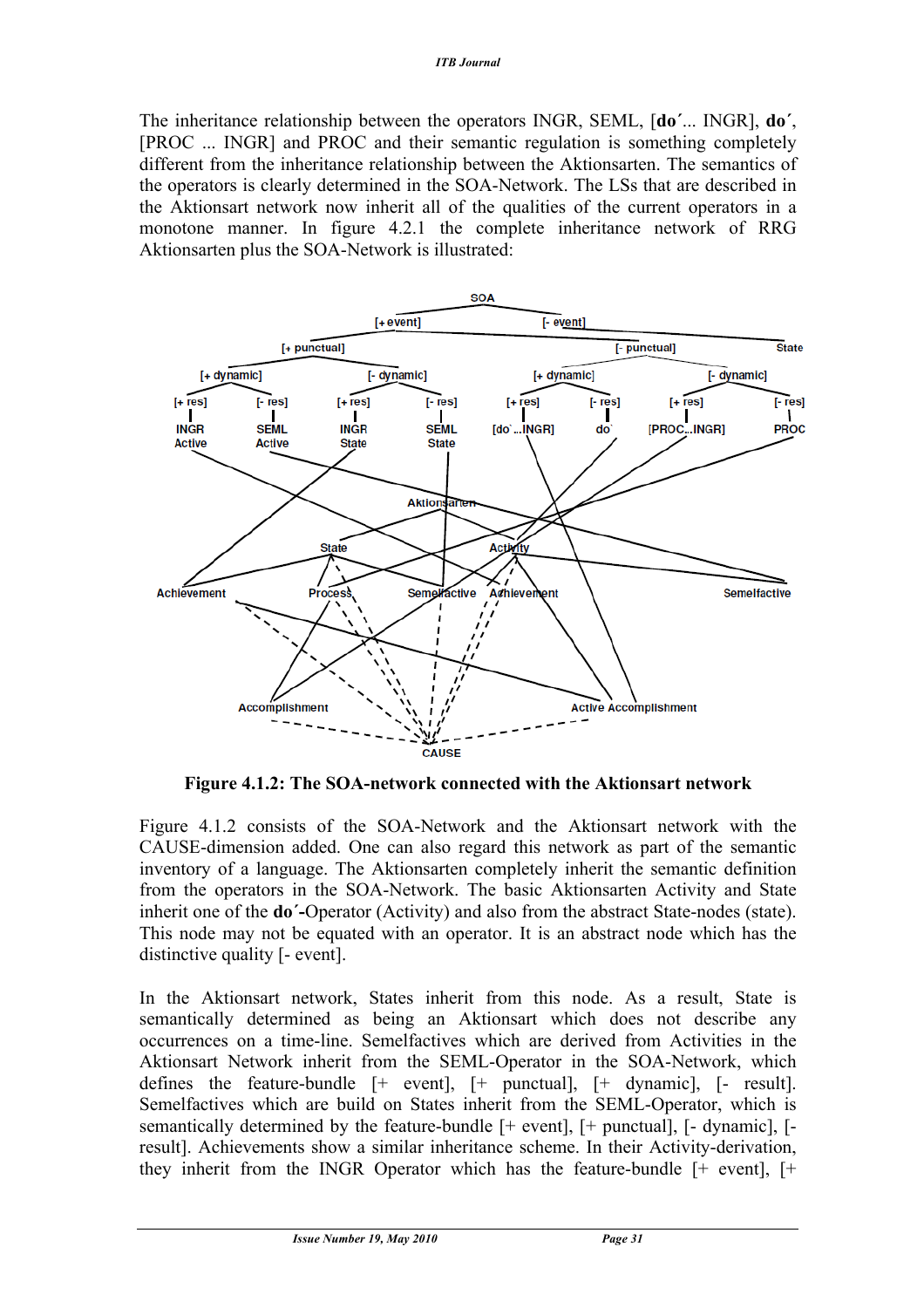punctual], [+ dynamic], [+ result]. In their State-derivation however, they inherit from the INGR-Operator in the SOA-Network which has the feature-bundle [+ event], [+ punctual], [- dynamic], [+ result]. Processes inherit properties from the PROC-node in the SOA-networks. As Accomplishments code events consisting of '[PROC ... INGR]', they inherit from both the static INGR-node and the PROC node.

There already is a semantic difference between the Activity and the State diversion of Semelfactives or also the SEML-Operator within the SOA-Network. This also holds true for Achievements or as the case may be the INGR-Operator. This can be explained simply by the structure of the SOA-Network, which is built up of the binary differentiation of  $[\pm$  event],  $[\pm$  punctual],  $[\pm$  dynamic] and  $[\pm$  result]. On basis of this binary characteristic it is already possible to classify the SEML and INGR-Operators into different diversions in the SOA-Network .

### **5. Analysis of a domain of German verbs**

I will analyze the Aktionsarten of a domain of German motion verbs in this section. The verbs I will examine are *gehen* 'go', *spazieren* 'walk', *rennen* 'race', *sprinten*  'sprint', *schlendern* 'amble'*, trotten –* 'jog'*, laufen* 'run', *marschieren* 'march', *wandern* 'hike' and *wate* 'wade'*.*

With respect to these verbs there is one kind of alternation possible in German. The activity-active accomplishment alternation. Example (5.0.1) shows this alternation in German:

| $(5.0.1)$ a. Mulder  | wander-t.                           |      |             |
|----------------------|-------------------------------------|------|-------------|
| <b>Activity</b>      |                                     |      |             |
| Mulder               | hike-3sgPRES                        |      |             |
| 'Mulder is hiking.'  |                                     |      |             |
| a'. Mulder wander-t  |                                     | zur  | Area 51.    |
|                      | <b>Active accomplishment</b>        |      |             |
|                      | Mulder hike-3sgPRES                 | to   | area $51$ . |
|                      | 'Mulder is hinking to the area 51.' |      |             |
| b. Scully            | spazier-t.                          |      |             |
| <b>Activity</b>      |                                     |      |             |
|                      | Scully walk-3sgPRES                 |      |             |
| 'Scully is walking.' |                                     |      |             |
| b'. Scully spazier-t |                                     | nach | Black Mesa. |
|                      | <b>Active accomplishment</b>        |      |             |
|                      | Scully walk-3sgPRES                 | to   | Black Mesa. |
|                      | 'Scully is walking to Black Mesa.'  |      |             |
|                      |                                     |      |             |

Van Valin and LaPolla state that alternating verbs, which are shown in (5.0.1), have alternated from an activity to an active accomplishment by adding a goal-PP. This means that these verbs have a basic Aktionsart, in this case activity. This alternation is possible with all the verbs under investigation. Van Valin and LaPolla explain these verb alternations by the use of lexical rules which apply in the workshop (cf. VV 2005: 47). Based on the networks which were constructed in section 4, another explanation for verb alternations is possible. In this analysis, no basic Aktionsarten are needed and no lexical rules apply.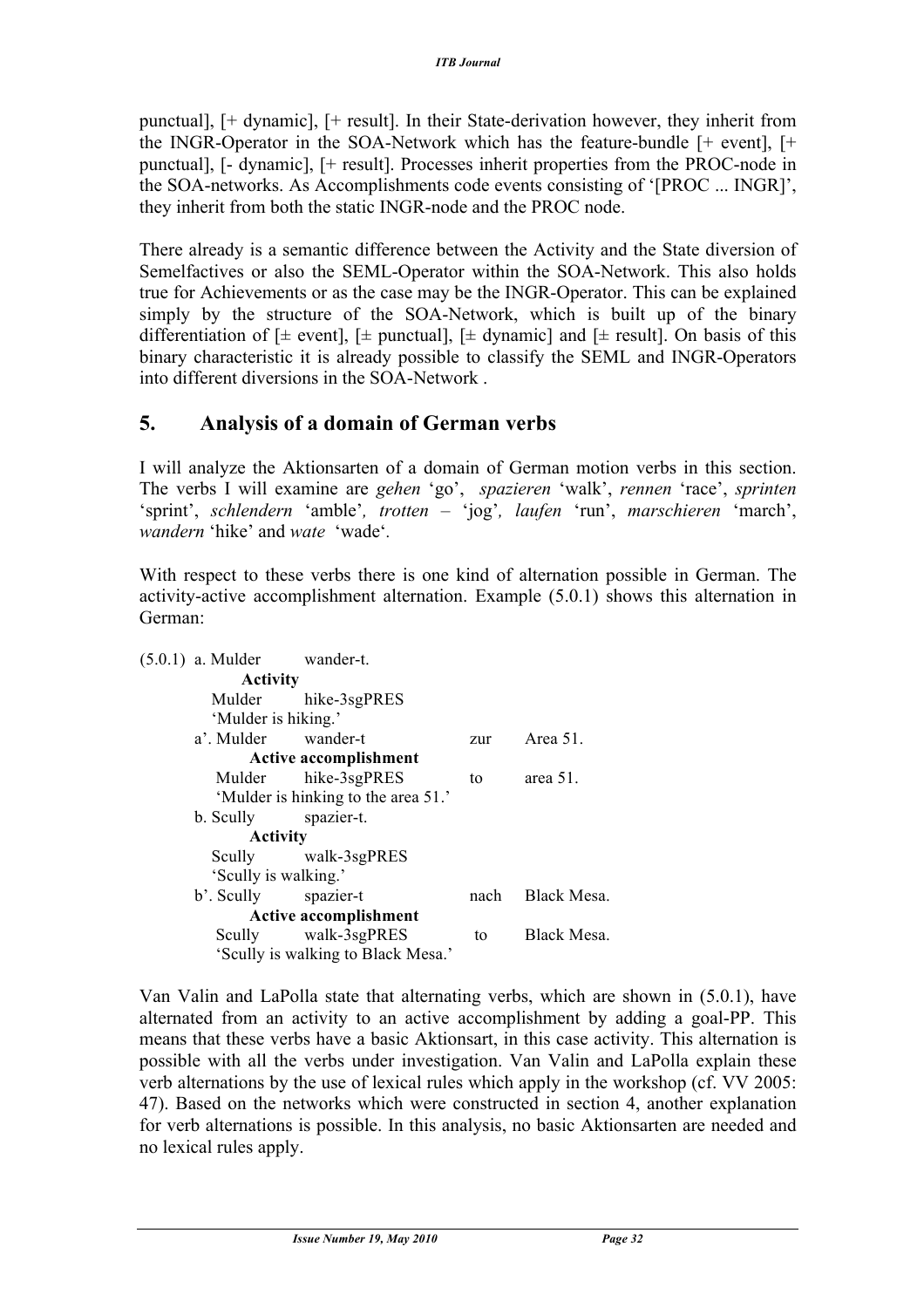Based on the results of section 4, another perspective on the realization of an RRGlexicon is possible. For this reason I will have to correct my working hypothesis. It is thus possible to add inference rules to the inheritance hierarchies within the lexicon instead of using lexical rules. Here, the forms which are stored in the lexicon are connected directly in inheritance hierarchies. The indirect way via the workshop does not apply.

The architecture of this RRG-lexicon is geared to DATR, a programming language invented by Evans and Gazdar in the late eighties, used for the representation of lexical knowledge of various domains (mostly applied in morphology and phonology) (cf. Evans and Gazdar 1996). These inheritance hierarchies and inference rules apply within the lexicon. They connect individual elements in the networks as well as the various networks to each other. This is very similar to inference rules in DATR, which can be monotonic on the one hand and non-monotonic on the other. If such inheritance hierarchies and inference rules are used, it is not necessary to assume that a verb has a basic Aktionsart, due to the fact that each verb is directly connected with its alternating forms on the basis of inference hierarchies and inference rules.

Now it is possible to develop a *general logical structure [GLS]* for the domain of motion verbs under investigation. Following Van Valin and LaPolla it is possible to unite all verbs of a specific lexical domain in a single general logical structure. The differences among these verbs will fall out from the way the variables in the representation are interpreted (cf. VVLP 1997: 117). I adapt the model of GLSs developed by Van Valin and LaPolla (cf. VVLP 1997: 116-8). In constructing a GLS for motion verbs in German it is first necessary to analyze which arguments the motion verbs appear with as a rule.

This serves to determine which internal variables have to be realized in the GLS. It is necessary to know that the quantity of the internal variables depends on the concrete decomposition of the analyzed verb domain and that it is not determined (cf. Van Valin and Wilkins 1993, cf. Mairal und Faber 2002). For this development it is necessary to determine first which morphosyntacitc contexts the verbs can occur in.

I carry out this examination on basis of the motion verb *fliegen - to fly*. This verb does not belong to the specific verb domain in German which I examine in the context of this case study, but I will show that *fliegen* 'fly' provides some interesting implications for the construction of a GLS for motion verbs: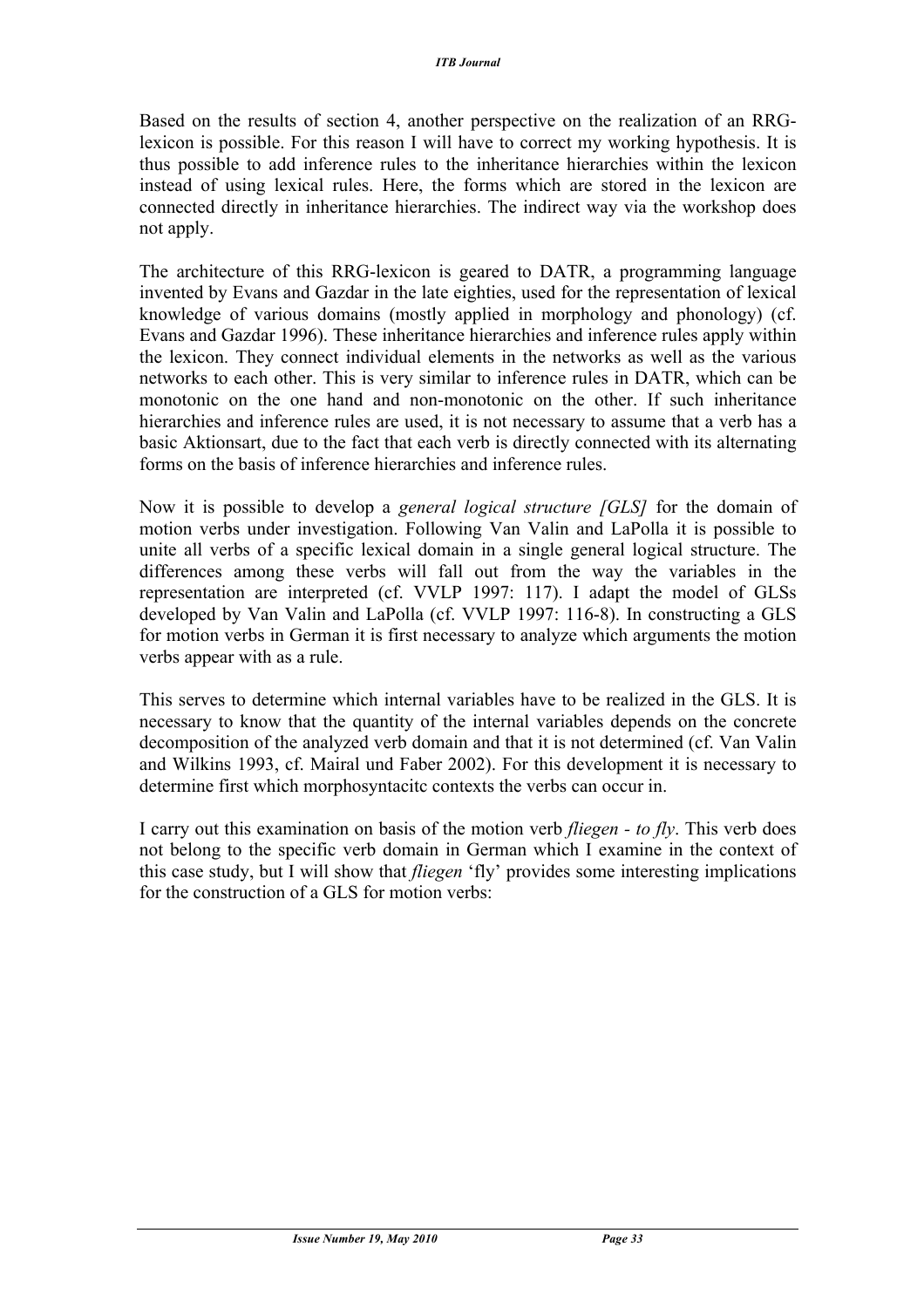| Mulder | sail-3sgPRES                                                            |                                  |                                                                                                                        |                                                                                                                                                            |                                    |                                                                                                           |
|--------|-------------------------------------------------------------------------|----------------------------------|------------------------------------------------------------------------------------------------------------------------|------------------------------------------------------------------------------------------------------------------------------------------------------------|------------------------------------|-----------------------------------------------------------------------------------------------------------|
|        |                                                                         |                                  |                                                                                                                        |                                                                                                                                                            |                                    |                                                                                                           |
|        | segel-t                                                                 | mit                              | der                                                                                                                    |                                                                                                                                                            |                                    |                                                                                                           |
| Mulder |                                                                         |                                  |                                                                                                                        |                                                                                                                                                            |                                    |                                                                                                           |
|        |                                                                         |                                  |                                                                                                                        |                                                                                                                                                            |                                    |                                                                                                           |
|        | segel-t                                                                 | 1n                               | der                                                                                                                    |                                                                                                                                                            |                                    |                                                                                                           |
| Mulder |                                                                         |                                  | the.MsgDAT                                                                                                             |                                                                                                                                                            |                                    |                                                                                                           |
|        |                                                                         |                                  |                                                                                                                        |                                                                                                                                                            |                                    |                                                                                                           |
|        | segel-t                                                                 | mit                              | der                                                                                                                    |                                                                                                                                                            |                                    | nach BlackMesa.                                                                                           |
| Mulder |                                                                         |                                  |                                                                                                                        |                                                                                                                                                            |                                    |                                                                                                           |
|        |                                                                         |                                  |                                                                                                                        |                                                                                                                                                            |                                    |                                                                                                           |
|        | segel-t                                                                 | in                               | der                                                                                                                    |                                                                                                                                                            |                                    | nach BlackMesa.                                                                                           |
| Mulder |                                                                         |                                  |                                                                                                                        |                                                                                                                                                            |                                    | Black Mesa.                                                                                               |
|        |                                                                         |                                  |                                                                                                                        |                                                                                                                                                            |                                    |                                                                                                           |
|        | $(5.0.4)$ a. Mulder<br>b. Mulder<br>c. Mulder<br>d. Mulder<br>e. Mulder | segel-t.<br>'Mulder is sailing.' | sail-3sgPRES with<br>sail-3sgPRES in<br>'Mulder is sailing in the jolly-boat.'<br>sail-3sgPRES with<br>sail-3sgPRES in | 'Mulder is sailing with the jolly-boat.'<br>'Mulder is sailing with the jolly-boat to Black Mesa.'<br>'Mulder is sailing to Black Mesa in the jolly-boat.' | Jolle.<br>Jolle.<br>Jolle<br>Jolle | the.MsgDAT jolly-boat.<br>jolly-boat.<br>the.MsgDAT jolly-boat to Black Mesa.<br>the.MsgDAT jolly-boat to |

As is shown, the verb *segeln* 'sail' does not need an argument (5.0.4a). However, the modality of motion is coded by Mulder. He is sailing. Sailing denotes a special kind of motion on water, namely by a boat or in this case by a jolly-boat. A jolly-boat is a nonmotorized watercraft with masts, sails and a bottom. This means that the verb *segeln*  'sail' (if it does not entail any arguments) can be considered as a pure manner of motion verb, because it describes a special kind of motion. Furthermore, the verb can be used in connection to a special kind of water craft (5.0.4b, c). In this case, the relevance criteria according to Grice (1975) play a decisive role. The vehicle used when sailing is always included in the meaning of the verb. It is only possible to sail with a watercraft; however, it is unrealistic to fulfill that condition with a spacecraft or with a goods train. If the speaker wants to stress that Mulder used a specific kind of watercraft as in (5.0.4b-e), the vehicle is mentioned. Otherwise, speakers do not stress which kind of vehicle is used. It is possible without further ado to indicate a goal-PP, i.e. a new destination which will be arrived at after finishing the motion process. This has happened in sentence (5.0.4d, e). In this case, the Aktionsart of the verb has alternated, in (5.0.4d, e) the verb is an Active accomplishment. For Activities the following GLS for German motion verbs can be extracted first:

(5.0.5) **do´** (x, [**move.via (α).in (β).manner´** (x, (y)])

It is now necessary to explore how the internal variable  $(\alpha)$  is realized by the motion verbs under investigation in the GLS and if this motion is realized at all. How the internal variable ( $\alpha$ ) is realized in the verbs is presented in (5.0.6):

| $(5.0.6)$ Lieutenant Agathon is-t     | zu Fuß | gegangen     |
|---------------------------------------|--------|--------------|
| Lieutenant Agathon be-3SgPRES on foot |        | walk-3sgPART |
| Lieutenant Agathon went on foot.      |        |              |

This sentence is absolutely grammatical in German. In this sentence, foot is used as a means of motion with whose aid it is possible to move from destination A to destination B. If a human being is walking, going, running or sprinting, in terms of motion: to move with their own physical strength from destination A to B, they are forced to apply their feet. This is inherent to the verb *gehen*'go'*;* just as with the verb *segeln* 'sail', i.e. an aircraft or spacecraft has to be applied for flying. Consequently, in regard to the Selectional Properties of the verb *gehen* 'go' and all motion verbs of this type, the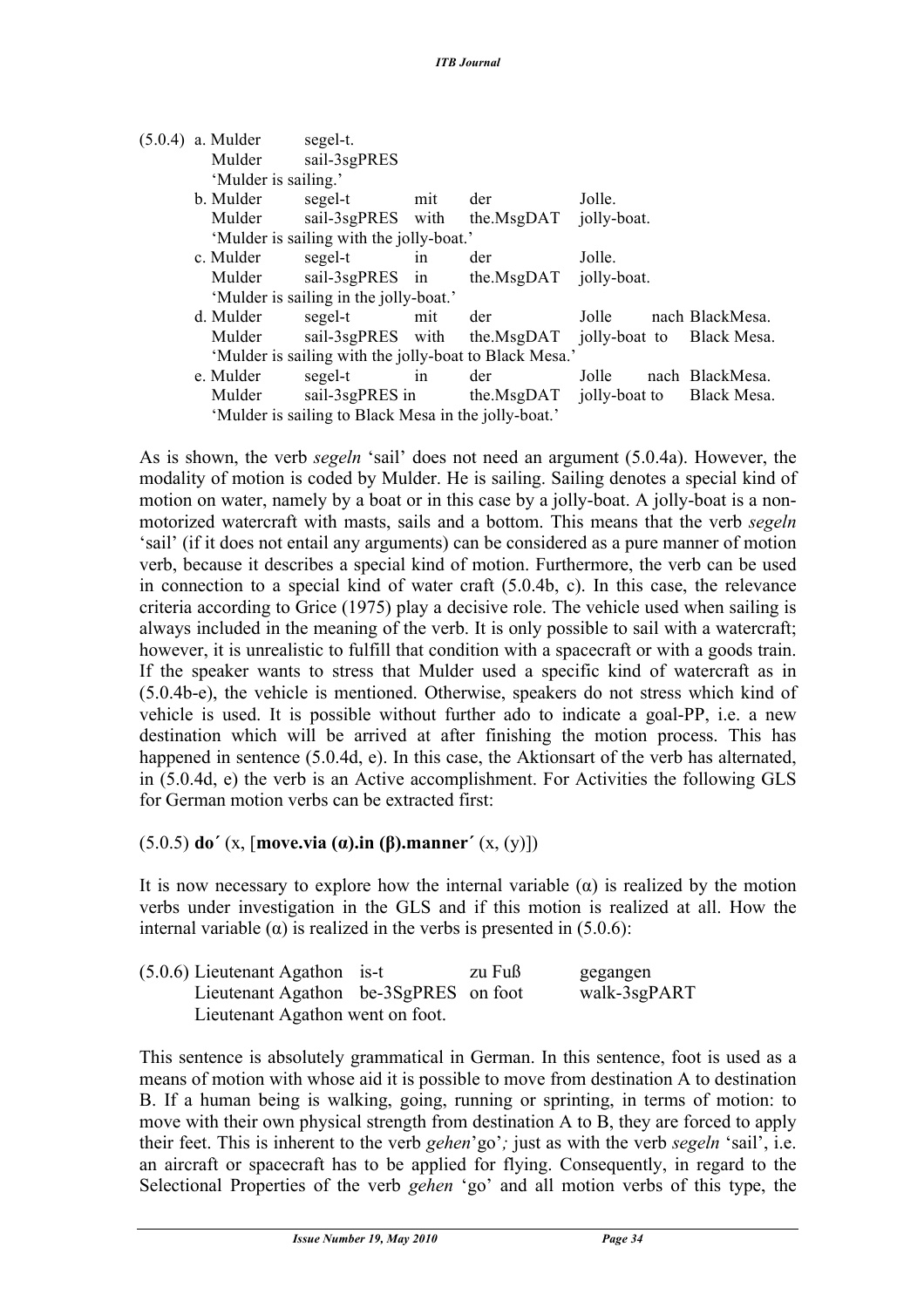internal variable (α), which is realized by the  $y$  – variable, is equal to FOOT, while the α-variable of verbs such as *segeln* 'sail' is VEHICLE. This development is shown in examples (5.0.8) and (5.0.6  $a - e$ ). As a consequence, the Selectional Properties for the motion verbs *gehen* 'go' and *segeln* 'sail' look as follows:

(5.0.7 ) a. *segeln* 'sail'  $y = \alpha$   $\alpha =$  VEHICLE b. *gehen* 'go'  $y = \alpha \quad \alpha =$  FOOT (cf. VVLP 1997: 117)

Two questions remain at this point: First, how do the motion verbs realize the Active accomplishment reading, secondly, how do the  $\alpha$ -variables VEHICLE and FOOT interrelate? In a sentence such as  $(5.0.6d)$ , the internal variable  $(\alpha)$  is represented by VEHICLE. On the other hand, the modality of motion which is achieved by the internal variable (β) is shown. An aim – PP, namely *nach Black Mesa* 'to Black Mesa' is indicated as well. However, this goal-PP does not have to be represented as an internal variable in the GLS. This can be administered by an Activity GLS and by accretion of the according Active accomplishment – component. It looks like this:

### (5.0.8) **do´** (x, [**move.via(α).in(β).manner´** (x, (y)]) & INGR **be-at´** (z, x)

Since sentences like *Mulder segelt nach Black Mesa* 'Mulder is sailing to Black Mesa' can be used without the explicit application of a VEHICLE, the  $y$  – variable is optional for that variant of the GLS as well. In principle, all of the internal variables are inherently lexicalised with any verb. Apart from the motion verbs under investigation – the α-variables being represented by VEHICLE and FOOT respectively – there is a third group of motion verbs. Verbs such as *krabbeln* 'crawl', *schwimmen* 'swim' or *klettern* 'climb' are converted by a complex interaction of several parts of the body.

A precise semantic and ontological examination of these verbs cannot be achieved in the context of this paper and should be aimed at in future works. Therefore, I will apply the term OTHERS in this elaboration for the  $\alpha$ -Variable in the GLS of these verbs. Concerning the GLS of motion verbs it is irrelevant if the  $\alpha$ -variable be VEHICLE, FOOT or OTHERS. The conjunction between the  $\alpha$ -variables VEHICLE, FOOT and OTHERS is remarked best in the following network:



**Figure 5.0.1: The Selectional-Property-Network**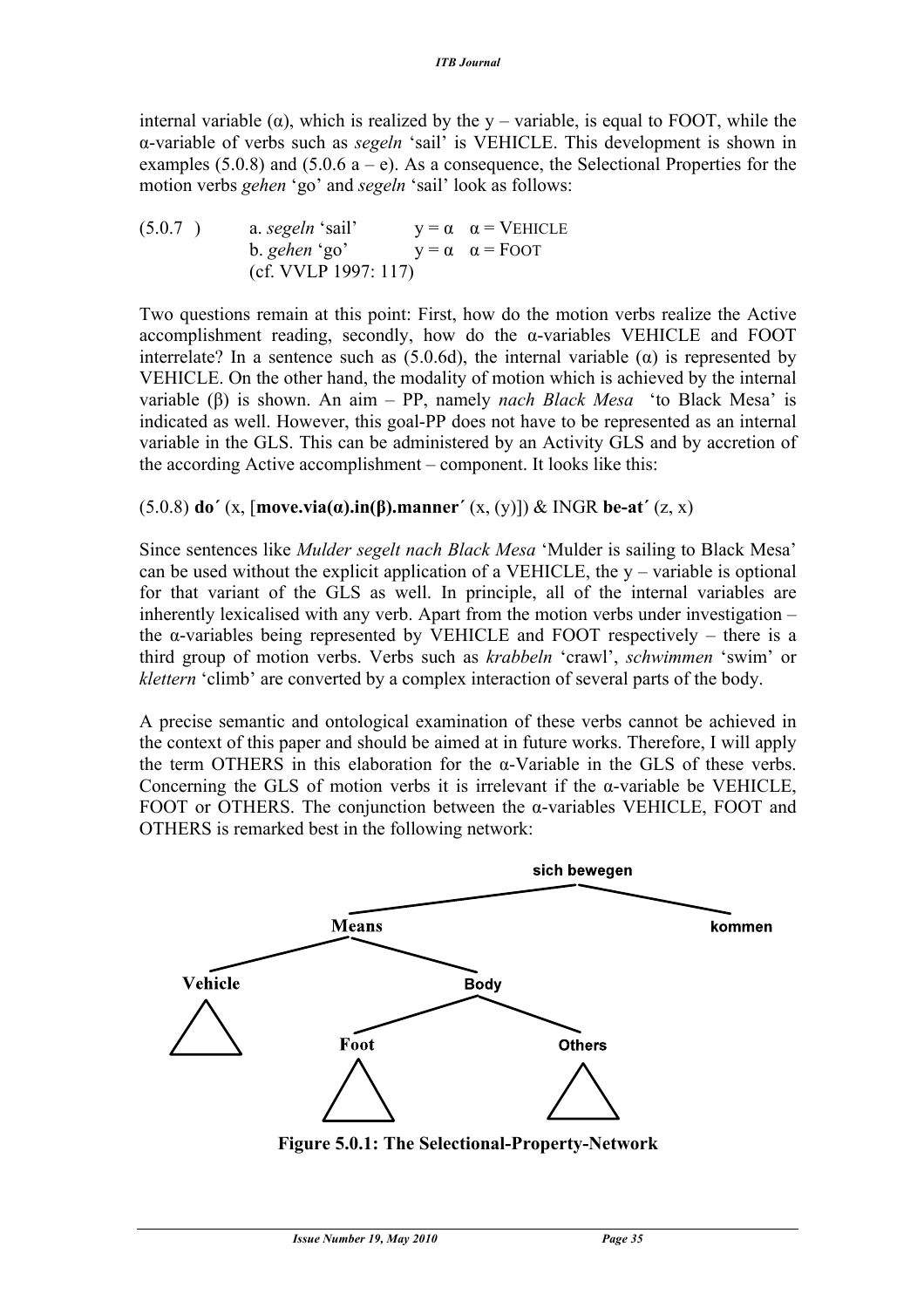At first it is important to remark that the Selectional-Property-Network [SPN] is a superior network which is connected with the specific Neighborhood cluster. A neighborhood cluster is a cluster consisting of verbs which belong to a closed domain of very specific verbs. In the case of this study the verbs which belong to the domain of motion verbs which code motion on foot are a neighborhood cluster. The SPN is equal to the notion of district clusters which refer to verbs of a specific lexical category in this case to the motion verbs in general. There are lots of other district clusters for example the district cluster of emotion verbs or of cognition verbs.

District clusters normally contain a variety of neighborhood clusters. The rood node of the network *sich bewegen* 'move' is the abstract node hosting the main concept which is stored in the SPN and two daughter nodes originate from this abstract mental concept. On the right hand side there is the node *kommen* 'come'*,* which diverts from the mother node *sich bewegen* 'move'. On the left hand side the node "means" diverts from the mother node. In the context of this draft, "means" stands for an instrument and describes the means of motion which is internally or externally lexicalized by the verb. This proposal goes back to Mairal's initiative (Mairal p.c.). Means can be realized either by an argument, which is internally and externally lexicalized by the α-variable VEHICLE, or lexicalized by an argument that is equal to the  $\alpha$ -variables FOOT or rather OTHERS. As FOOT as well as OTHERS both constitute parts of the body, they inherit some qualities of the body. Thereby the conceptual difference of VEHICLE is revealed. The *kommen* – node in this case represents the most neutral motion verb in German.

Several tests conducted with English and German native speakers have suggested that the language has of verbs which differ from the Manner of Motion Verbs as well, because they are absolutely neutral with regard to the modality of the motion. This is especially present in external realization of the  $\alpha$  – variable. In the following I will elaborate on the verb *to go / to come* in English and the verb *kommen* 'come' in German*.*

(5.0.9) a. Mulder went / came to Quantico by helicopter / on foot / by car. a'. Mulder geht zu Fuß / \*mit dem Helikopter / \* mit dem Auto nach Quantico. b. Mulder flew to Quantico by helicopter  $\ell$  \*on foot  $\ell$  \*by car b'. Mulder kommt zu Fuß / mit dem Helikopter / mit dem Auto nach Quantico. c. Mulder went /came to Quantico. c'. Mulder geht nach Quantico.

The sentences in (5.0.9) represent the semantic differences between the verbs *to go / to come* and *gehen '*go' */ kommen* 'come' in English and German respectively. Sentence (5.0.9a) proves that the verbs *to go* and *to come* are neutral enough to be applied in connection with the  $\alpha$ -variable VEHICLE as well as with FOOT. Furthermore, they can be used without external realization of the internal variable  $\alpha$ , for instance in (5.0.9c). The example in (5.0.9 b) on the other hand shows that the English verb *fly* can only be used with flying objects, e.g. helicopters or air planes. English Manner of Motion Verbs, such as *drive, sail* or *bike,* behave similarly. An external realization of the αvariable VEHICLE with the verb *fly* is possible in connection with a flying object only.

In German, *kommen* 'come' is the more neutral verb, as proven in sentence (5.0.9b'). The external realization of the internal variable  $\alpha$ , which is represented by Means, can be chosen freely in connection with *kommen* 'come'*,* similar to the English verb *to go /*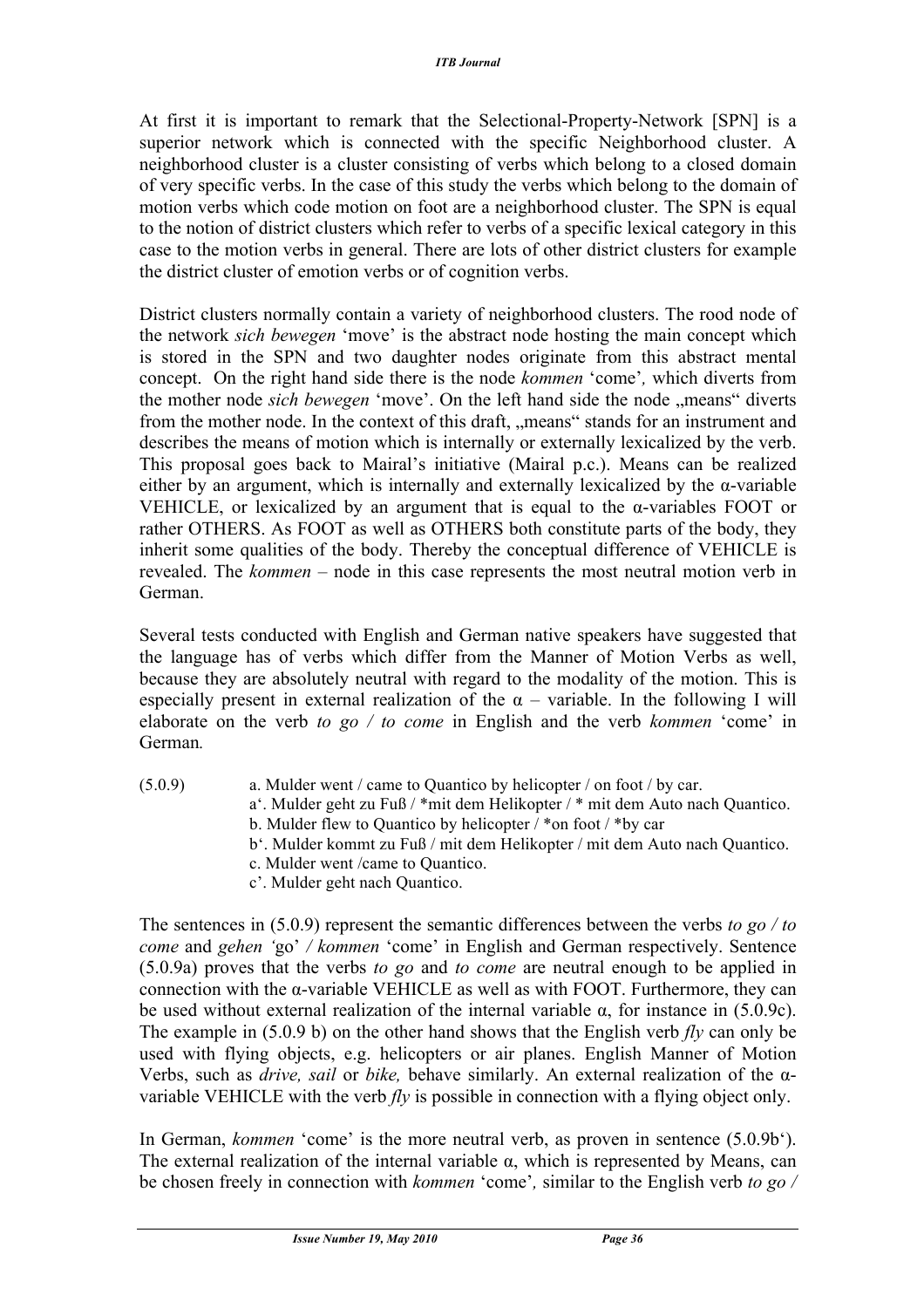*to come.* But the term *gehen* 'go' in German is definitely a Manner of Motion Verb. Here, the α-variable can exclusively be realized with FOOT, as shown in sentence (5.0.9a'). Sentence (5.0.9c') presents another quality of the verb *gehen* 'go'*.* If the internal variable  $\alpha$ , which is restricted in connection with FOOT, is not realized externally, the sentence becomes ambiguous. As a result, for a native speaker of German the sentence (5.0.9c') could mean that either Mulder really went to Quantico by foot even if he was before staying in his apartment in Washington D.C., which is almost 36 miles far away from Quantico, or it could mean that Mulder let himself be barracked in the Marine Corps Base Quantico. However, in English sentence (5.0.9c) is absolutely neutral. The sentence simply expresses that Mulder was somehow moving to Quantico. How he is able to do that is not lexicalized. With the aid of this GLS and the Selectional Properties developed above, it is now possible to create Lexical Fingerprints for the specific domain of German motion verbs.

It is worth mentioning that the SNP is not universally valid in all languages. There are lots of languages which do not show this pattern of realization. In Russian, Ukrainian, Polish and Czech for example there is no neutral verb like *kommen – to come* or *to go.* Rather all kinds of motion have to be realized with specific verbs of motion. However, this is no consistent pattern within Slavic languages, as Bulgarian follows the German pattern (Swirgun p.c., Bontcheva p.c).

#### **5.1 Lexical Fingerprints of German motion verbs and the construction of an inheritance network of these verbs**

The concept of semantic inheritance networks, which create a hierarchic structure, is based on the principle of hyponymy. Therefore, one can infer that general lexical units are no random amounts, but rather they form dimensions and sub-dimensions. With regard to motion verbs these can be described by parameters which are significant for that verb domain (cf. Mairal und Faber 2005: 9). I have analyzed the lexical definitions of the analyzed verbs using the definitions in the Brockhaus-Wahring. In addition I have asked several native speakers of German.

By assigning the FOOT-Domain, it has been explained at first how the α-variable of the GLS is internally lexicalized or externally realized. The internal lexicalization of the βvariable then results from this analysis. This means that the Manner of Motion is lexicalized by the β-variable of the GLS. As a consequence, the following paraphrasing of the β-variable as well as of the Manner of Motion results from the decompositional analysis of the verb domain: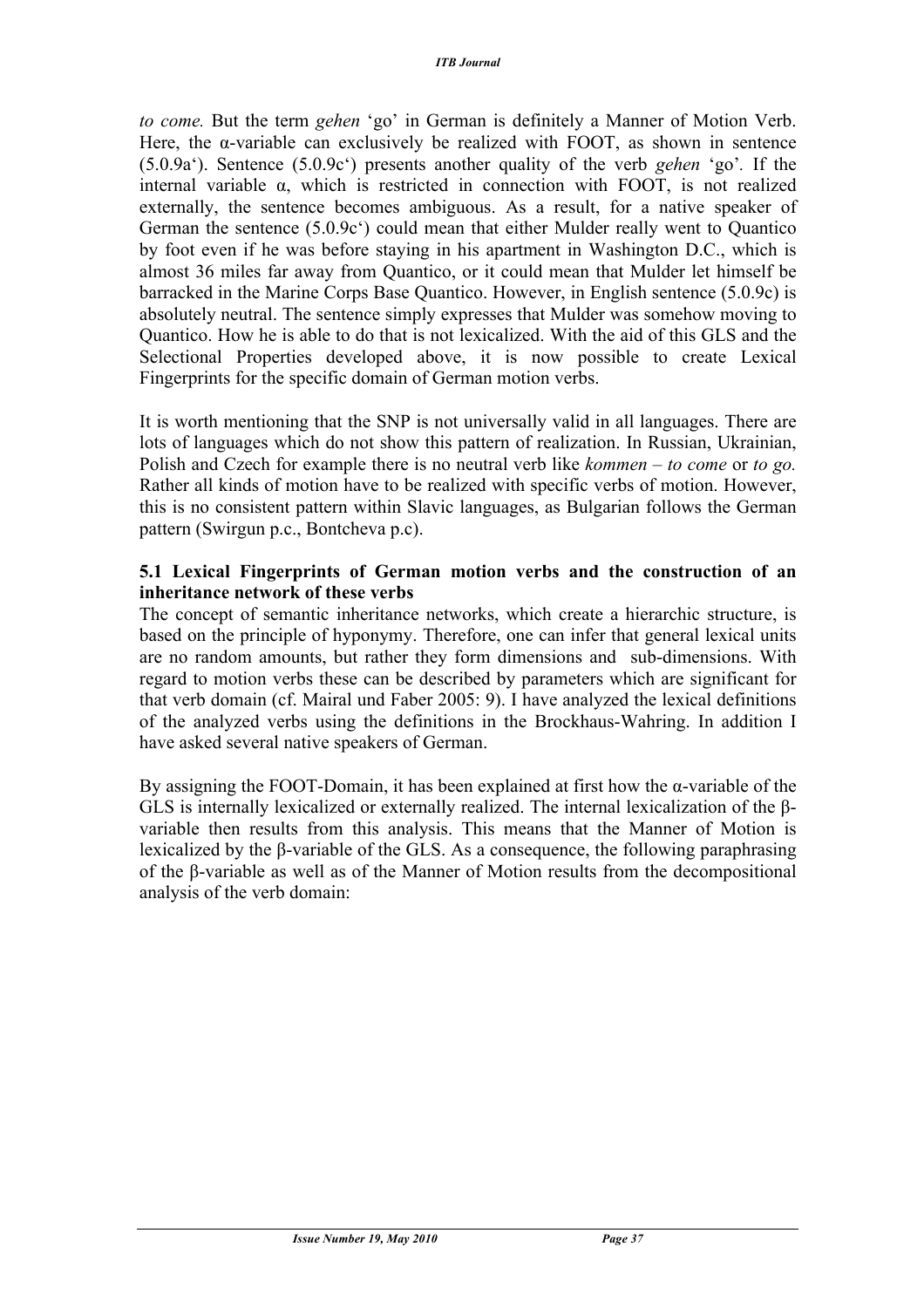- a. *gehen* 'go': normales Tempo sich zu Fuß bewegen. 'to move on foot with a normal speed.'
- b. *rennen* 'race': schnelles Tempo sich zu Fuß bewegen & mit kurzen festen Schritten & kurz vor Sprint
	- 'to move on foot with a fast speed  $\&$  to move with short firm steps  $\&$  almost sprinting'
- c. *laufen* 'run': schnelles Tempo sich zu Fuß bewegen & leicht springend.
- 'to move on foot with a fast speed & slightly jumping.'
- d. *marschieren* 'march': normales Tempo sich zu Fuß bewegen & über weite Entfernungen & gleichmäßig in geschlossenen Reihen. 'to move on foot with a normal speed over far distances  $\&$  to move regularly in closed alignments'
- e. *schlendern* 'amble': langsames Tempo sich zu Fuß bewegen & behaglich 'to move on foot slowly & on easy'
- f. *spazieren* 'walk': langsames Tempo sich zu Fuß bewegen & zur Entspannung 'to move on foot in a slow speed & for relaxation'
- g. *sprinten* 'sprint': sehr schnelles Tempo sich zu Fuß bewegen & mit höchstmöglichem Tempo & Grenze der Belastung 'to move on foot in a very fast speed & with the most possible speed until the limit of the burden'
- h. *wandern* 'hike': normales Tempo sich zu Fuß bewegen & über weite Entfernungen & mit Marschgepäck.
	- 'to move on foot with a normal speed & over far distances & with backpack'
- i. *waten* 'wade': langsames Tempo sich zu Fuß bewegen & durch flüssige Umgebung. 'to move on foot & through liquid surroundings & with a slow speed.'
- j. trotten 'plod': sehr langsames Tempo sich zu Fuß bewegen & schwerfällig. 'to move on foot slowly & with heavy footfalls

Based on these decompositional analyses of the β-variable, it can be recognized that German motion verbs have various conceptual dimensions (cf. Mairal und Faber 2005: 11). The most important dimension, which can be identified with the aid of the decompositions in  $(5.1.1)$ , is:  $[\pm \text{ velocity}]$ . Furthermore, the individual semantic qualities of each motion verb have to be added. If these dimensions are considered, the verbs can be divided into categories which assign them the current speed. With the verbs *trotten* 'plod', *schlendern* 'amble', *spazieren* 'walk', *laufen* 'run', *rennen* 'race', and *sprinten* 'sprint' the speed of motion increases, and the verbs are specified by additional qualities.

The verbs *wandern* 'hike' and *marschieren* 'march' are exceptions. Their speed is slow or neutral. The verb *waten* 'wade' cannot be classified easily. The motion is slow, but this has to do with the outer circumstances, namely it is necessary to move through a liquid surrounding; as a consequence, the person is forced to move slowly.

It is noticeable that the verb *gehen* 'go' is the semantically emptiest and most neutral verb. Neither does it have any further specific qualities. It can only be decomposed as in sentence (5.1.1a). Owing to the assignment of the binary feature, it is possible to establish the decompositionally different significance of the verbs.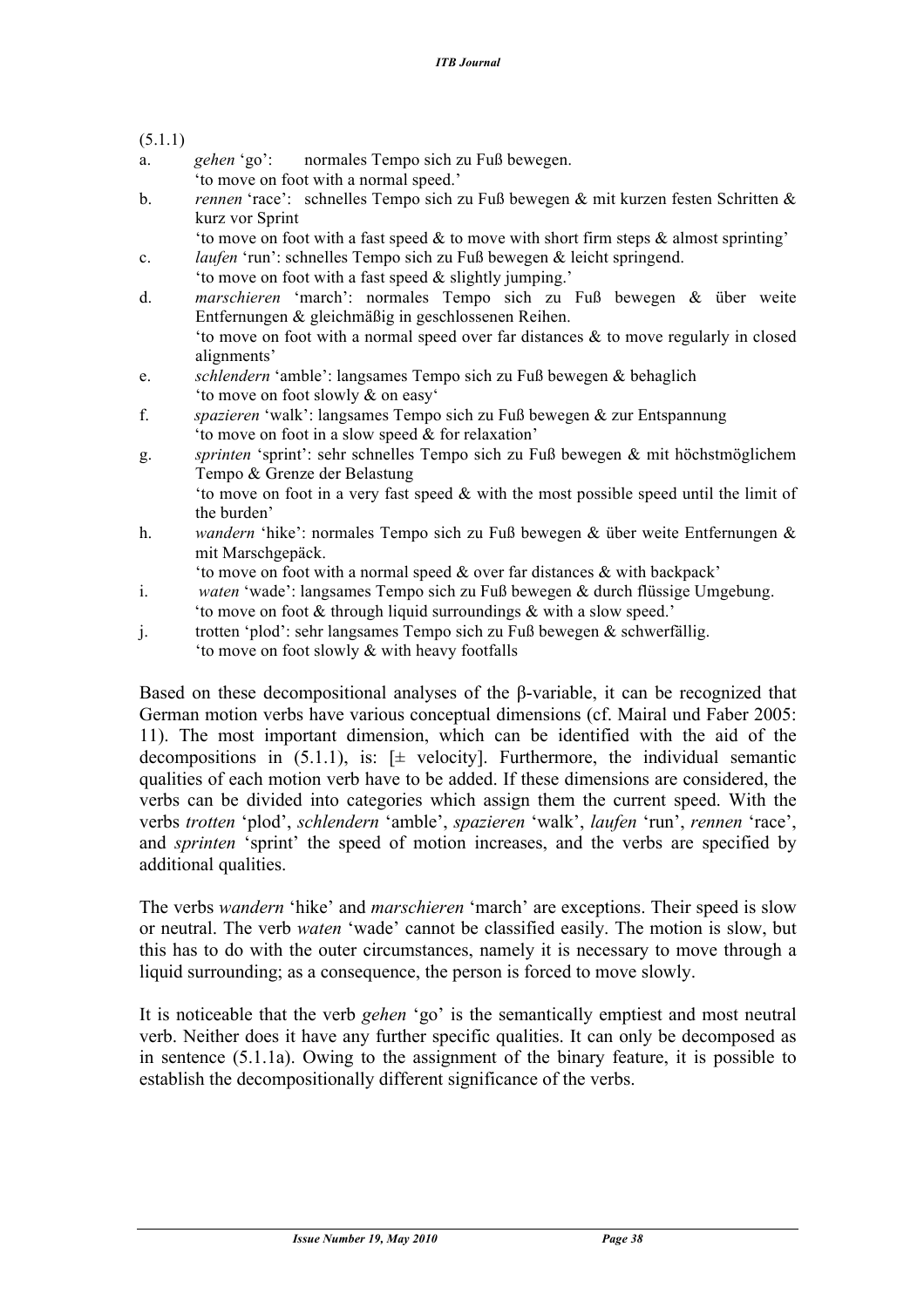| $(5.1.2)$ a. gehen 'go' | $[\pm$ velocity] |
|-------------------------|------------------|
| b. rennen 'race'        | $[+$ velocity]   |
| c. <i>laufen</i> 'run'  | $[+$ velocity]   |
| d. sprinten 'sprint'    | $[+$ velocity]   |
| e. spazieren 'walk'     | [- velocity]     |
| f. schlendern 'amble'   | [- velocity]     |
| g. trotten 'plod'       | [- velocity]     |
| h. wander 'hike'        | [- velocity]     |
| i. marschieren 'march'  | [- velocity]     |
| j. <i>waten</i> 'wade'  | [- velocity]     |

At this point it is necessary to emphasize that these binary features define a speed spectrum and a distance spectrum. With the aid of a binary decomposition a few semantic specifications can be explained, but the productivity of the binary feature semantics is very restricted. As a result, there is a ill-defined spot in the cognitive concepts of human beings which defines a transition between fast vs. slow on the one hand and far distance vs. short distance on the other hand. However, with the aid of the binary features a rough classification of the verbs can be carried out which makes it possible to divide the verbs into macro classes within their Neighbourhood – Cluster. It is noticeable that the verb *gehen* 'go' is not easily to be classified in terms of binary features, and therefore it has the feature [± velocity]. The verb *gehen '*go' is able to define a relatively fast motion, in contrast to the verbs *laufen* 'run', *schlendern* 'amble' and *trotten* 'plod'. This is proven in the sentences *Max ist schnell gegangen* 'Max has gone fast' and *Max ist langsam gegangen* 'Max has gone slowly'*.* 

Both are accepted by German native speakers, because *gehen* 'go' does not inform about the lexicalisation of the speed. However, the verb *gehen* 'go' is not the semantic primitive of the whole German motion verbs domain - this is namely *sich bewegen*  'move'*,* but it can absolutely be considered as a primitive of the Neighborhood – Cluster FOOT. So there is a primitive of the district cluster, in this care *sich bewegen*  'move' and a primitive of a neighborhood cluster. This is due to the fact that it has the semantic [± velocity].This is the reason why, in comparison to *sich bewegen* 'move', it effectively is a primitive of the second order [PSO]. Owing to the fact that it is a semantic PSO, *gehen* 'go' creates the root node of German motion verbs of the FOOT – domain. It is also directly connected to the FOOT – node in the SPN. These feature results from the comparison to verbs like *wandern* 'hike' and *marschieren* 'march'*.*  These node definitions are about Lexical Fingerprints*.*

At first, it is necessary to mention that primitives of Neighborhood – Clusters (therefore PSO's) do not have a Manner – Quality within the framework developed here. The Manner – Quality defines idiosyncratic verb qualities. Due to the fact that a PSO is semantically almost empty, it has no Manner – Qualities. This is the reason why a PSO always has the following reference point on its Manner – Qualities inside of the created framework:  $\leq$ manner of motion $\geq$  = PSO T  $\beta$  = Ø. In this network, the PSO *gehen 'go'* instead inherits all relevant qualities from the FOOT – node, which on the other hand inherits from its mother node inside of the SPN, which is the primitive of the motion verb domain *sich bewegen* 'move'*.*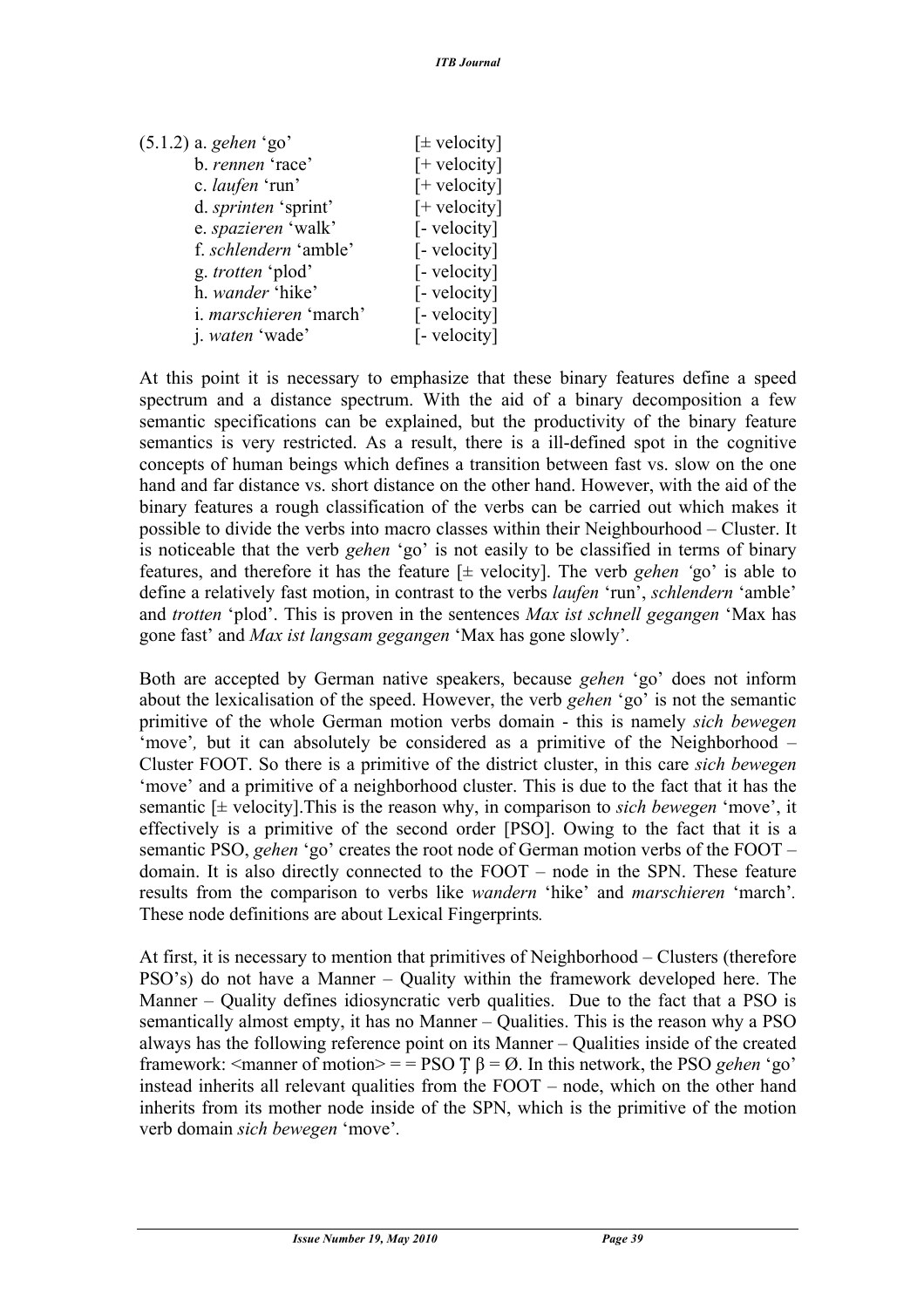If a verb inherits all qualities of its predecessor node, this can be represented within a fingerprint by the expression  $\langle \rangle =$  = predecessor.<sup>3</sup> In this case, the predecessor is a variable which can be replaced by the name of the relevant predecessor. As the root node of a specific verb network, the PSO contains in its fingerprint the basic information about the Selectional Properties [SPs] of the verb domain, which are thereby inherited by the daughter nodes. The SPs indicate content of the variables of the GLS. In case of the verb domain examined here, the SPs look as follows:  $y = \alpha$  T FOOT 'n  $\beta$  =  $\leq$ manner of motion>. This means that the internal α-variable is equal to the external y variable. It is satisfied by FOOT and it can potentially be externally realized. The β-variable in the GLS is satisfied by the reference point <manner of motion> of the particular verb. Consequently, it is also a kind of variable, or in this case, it forms a reference point within the particular fingerprints. It is possible to refer to this behavior as local inheritance within a node, or rather a fingerprint.

I define verbs which are direct daughter nodes of the PSO in a network as basic verbs. Basic verbs at first inherit from the superior ontological description node. This node is called ontological description node as it is connected to a world ontology which describes its features in detail. Ontological description nodes have fingerprints, too, which describe their semantic features. As the ontology is based on binary features and in case of motion verbs the most relevant binary feature is  $[\pm$  velocity] there is only one ontological description node mentioned in this framework however if there was a more fine grained semantic description of these verbs there could in principle be more such nodes.

However the world ontology of the ontological description nodes is not part of the inheritance network developed in this paper. Basic verbs usually inherit all qualities from these nodes. In the case of this networks ontological description nodes are [+ velocity] and [- velocity]. Furthermore, basic verbs have second characteristic: They inherit the Selectional Properties from the root node, which is the semantic primitive of the particular domain and therefore the PSO. Since the semantic qualities of the PSO are not passed on to the ontological description node, the inheritance quality inside of this specific network is expressed by the reference point  $\leq$  selectional properties $\geq$  = = gehen.

This can be understood as a global inheritance which is able to skip nodes, in this case the ontological description nodes. Furthermore, basic verbs contain the reference point  $\leq$ manner of motion $\geq$ , where their idiosyncratic qualities are determined. The daughter nodes of basic verbs inherit all qualities from their mother nodes, but these sub verbs have their own idiosyncratic qualities as well. This is the reason why they require a  $\leq$ manner of motion $\geq$  - reference point, where the qualities of these references, inherited from the basic verb, can be over-written.

At this point, the role of non-monotonic inheritance is made clear. The verbs with most idiosyncratic qualities are farthest below in the hierarchy of this network. It is possible to determine the following fingerprints for the examined verbs:

 $\overline{a}$ 

<sup>&</sup>lt;sup>3</sup> The structure of the Lexical Fingerprints orientates itself to DATR (cf. Evans und Gazdar 1996). The terms global heritage and local heritage orientate themselves to DATR as well.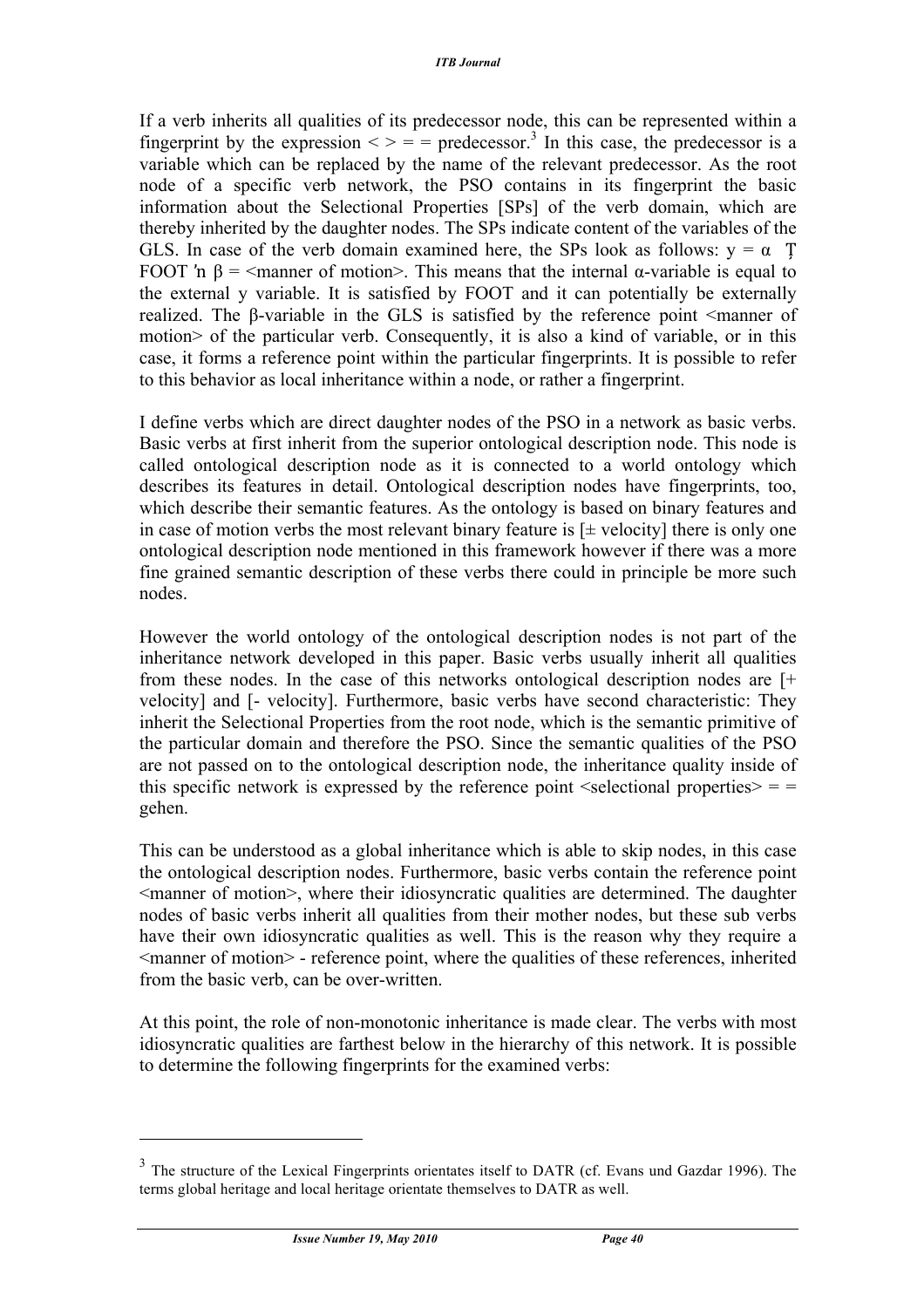#### (5.0.3)

```
gehen 'go':
\langle \rangle = FQOT\leqselectional properties> y = \alpha T FOOT 'n \beta = \leqmanner of motion>\leqmanner of motion\geq = = PSO T\beta = \varnothinglaufen 'run':
\langle \rangle = = [+ velocity]
<selectional properties > = = gehen 'go'
\leqmanner of motion\geq = = a bit jumping
rennen 'race':
\langle \rangle = = |aufen 'run'
\leqmanner of motion\geq = = with short steps & short of sprinting
sprinten 'sprint':
\langle \rangle = \rangle = rennen 'run'
\leq manner of motion\geq = = fastest velocity possible & limit of capacity
spazieren 'walk'
\langle \rangle = = \langle - velocity
\leqselectional properties\geq = \neq to go
\leqmanner of motion\geq = = for recovery
wandern 'hike'
\langle \rangle = = \langle - velocity
\leqselectional properties\geq = = to go
\leqmanner of motion\geq = = with field kit
marschieren 'march'
\langle \rangle = = [- velocity]
\leqselectional properties\geq = = to go
\leqmanner of motion\geq = = in a group & even in closed rows
schlendern 'amble':
< > = = marschieren 'march'
\leqmanner of motion\geq = = at ease & slow
trotten 'plod':
\langle \rangle = = schlendern 'amble'
\leqmanner of motion\geq = very slow & with heavy foodfalls
waten 'wade':
\langle \rangle = \rangle = \frac{t}{t} \langle \text{plot} \rangle\leqmanner of motion\geq = = in liquid environment
```
Based on these fingerprints, it is possible to identify the primitive *gehen* 'go' as well as the basic verbs *laufen* 'race' *spazieren* 'walk', *wandern* 'hike*' marschieren* 'march'*.*  The other verbs are sub verbs.

On basis of these fingerprints it is possible to create the following inheritance network: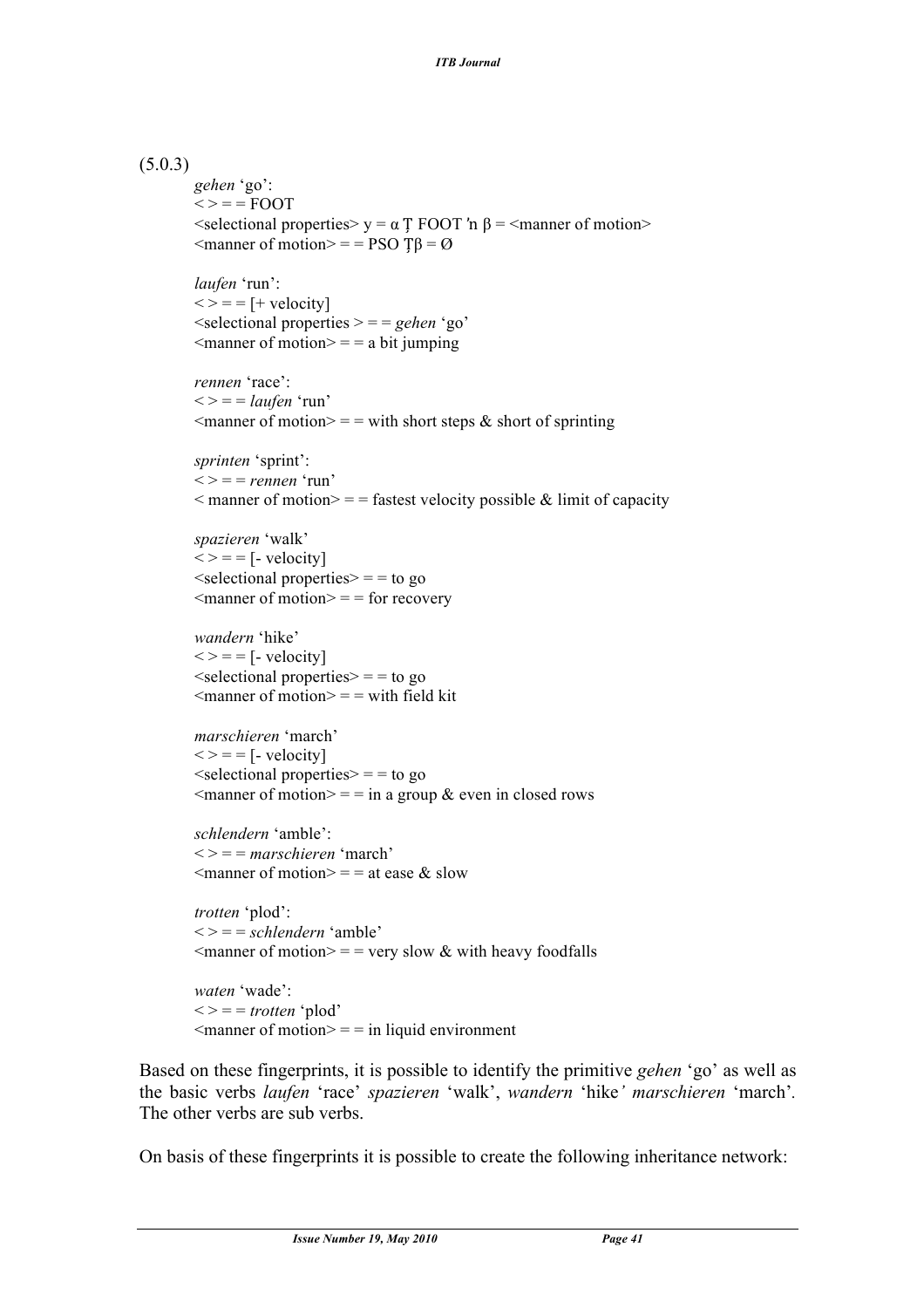

**Figure 5.0.2: The inheritance network**

### **5.1.1 Inheritance Network for German motion verbs**

As can be seen figure 5.1.1, the feature  $[\pm$  velocity] is the relevant distinctive binary feature in the network. The nodes [+ velocity] and [- velocity] are daughter nodes of the PSO *gehen* 'go'. However, their status is different from the verb nodes. They are ontological inheritance nodes, connected to the conceptual world ontology mentioned before. As I have laid out before, the basic idea of basic verbs is that they inherit directly from the ontological description nodes. In addition, they have the least idiosyncratic qualities within their tree structure path. The verbs *spazieren* 'walk', *wandern* 'hike', *marschieren* 'march' and *laufen* 'run' and therefore are basic verbs according to the fingerprints shown. *Spazieren* 'walk' has been identified as a basic verb, because most German native speakers agree that *spazieren* 'walk' is a slower motion than *laufen* 'run' *rennen* 'race' or *sprinten* 'sprint'.

However, verbs which have the features [+ velocity] are graded in ascending order according to their speed. Accordingly, the basic verb describes the verb with features which define the slowest motion. A special quality is presented on the verbs which belong to the group of verbs inheriting from [- velocity]. Verbs that have these features are stored in a down-ward speed, i.e. the speed within this inheritance network gradually decreases from the basic verb to the final verb in a tree structure path. What is special with the verbs which follow the node [- velocity] is that the verbs *spazieren*  'walk', *wandern* 'hike' and *marschieren* 'march' have nearly the same velocity.

The difference between these verbs are their idiosyntatic features but in the case of velocity they have the same range. Therefore all of these verbs are basic verbs. However verbs like *schlendern* 'amble', *trotten* 'plod' and *waten* 'wade' inherit from *spazieren* 'walk' as they are semantically closer to this basic verb than to *wandern*  'hike' or *marschieren* 'march'.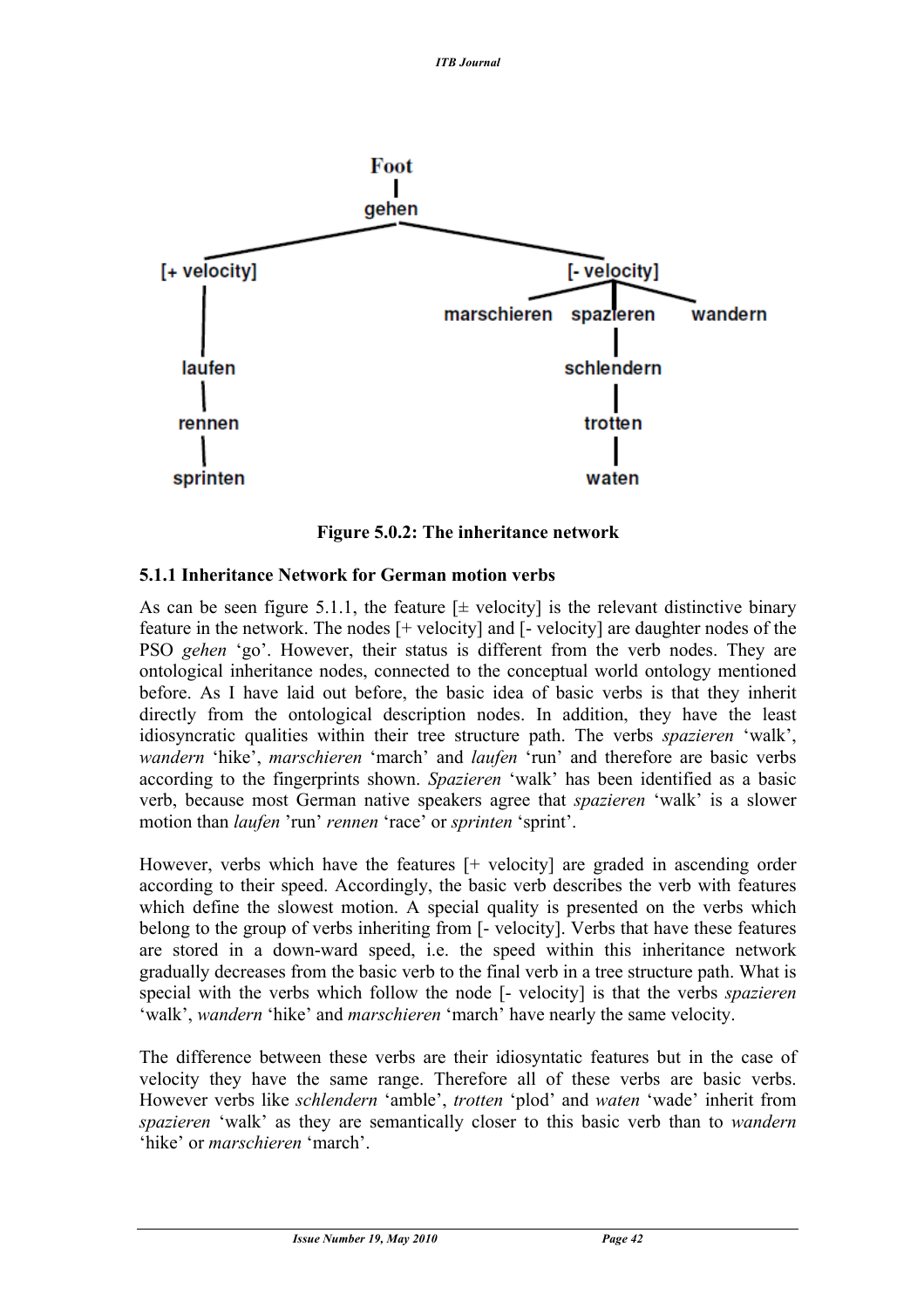It is now necessary to question how the networks developed are linked to the SOA – network and to the network of the Aktionsarten. It is also necessary to explore how the alternation of motion verbs can be explained without using the lexical rules which apply in the workshop, but in using the inheritance hierarchies which apply in the mental lexicon on their own. At first, the linking of the networks is shown in figure 5.1.2



**Figure 5.1.2 Complete Inheritance Network**

Figure 5.1.2 allows for an overview of the whole architecture of the mental lexicon for RRG. It is important to emphasize that the SOA – network and the networks of the Aktionsarten are networks which are universally valid for all languages. It should be the aim of further research work to identify how the cross linguistic division of Aktionsarten is defined. It is determined for SPNs that they are language specific as well as that a great amount of these networks exist. For instance, Mairal and Faber indicate 10 lexical domains of verbs (cf. Mairal und Faber 2005: 5). The Neighborhood – Clusters which are connected with such SPNs are language specific as well. It is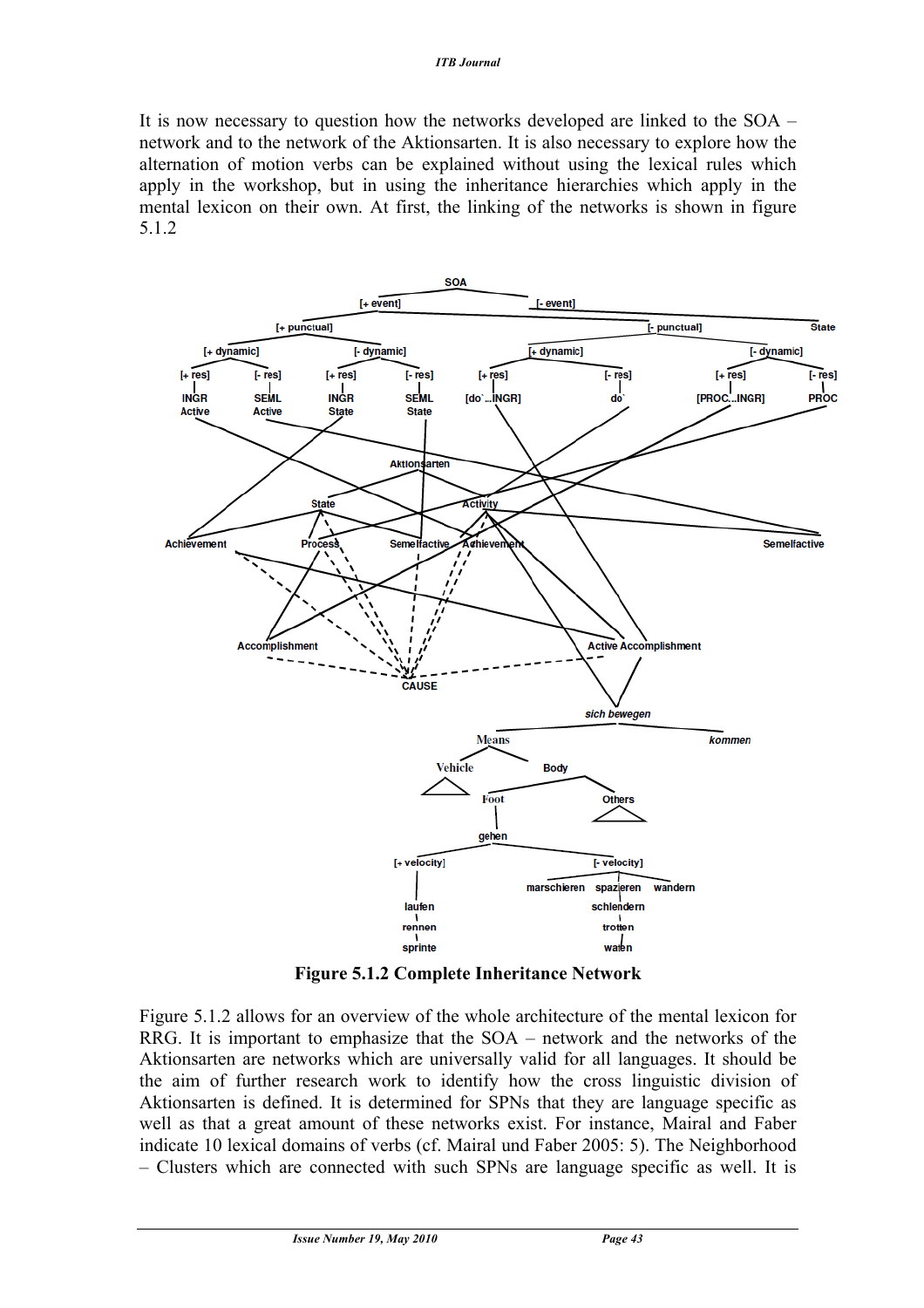currently neither possible to say how many and which SPNs and Neighborhood – Clusters a language has, nor if their structure is universally valid. However, with the construction of the SPN of German motion verbs it has been shown that it is possible to suppose that a SPN of English motion verbs disposes of a similar structure. The inheritance networks are all linked together. The *gehen* – node of the Neighborhood – Cluster of the FOOT – domain is connected with the FOOT – node.

The linking of the Aktionsart network plays a decisive role with the *sich bewegen*– node of the District-Cluster MOVEMENT. As is presented in figure 5.1.2, this node is directly linked with the nodes Activity and Active accomplishment in the Aktionsart network. This linking renders the use of lexical rules in the workshop unnecessary. If the sentence *Scully geht zu Fuß zum J. Edgar Hoover Building* 'Scully is going on foot to the J. Edgar Hoover – Building' should be pronounced, the LS in the Aktionsart network taken from the LS of an Active accomplishment is chosen in this framework. They look like this: **do**<sup> $\prime$ </sup> [x, (**predicate**<sub>1</sub> $\prime$  (x, (y))] & INGR **predicate**<sub>2</sub> $\prime$  (z, x) or (y). The root node of the SPN also disposes of a fingerprint, similar to that of motion which I have described in this part of the paper. Nevertheless it is very complex, because it contains a semantic description of the concept of *sich bewegen* 'move', which I have not developed in this paper.

The concept of *sich bewegen* 'move' is displayed in the GLS of the District-Cluster MOVEMENT. The concept now disposes of a PP-Assignment-Principle [PPAP] in its fingerprint: "When occur as an Active accomplishment, substitute **be-at** for **predicate<sub>2</sub><sup>"</sup>. The PPAP gives out the order to replace the variable <b>predicate**<sub>2</sub><sup>'</sup> by **beat´**, if the verb which should be expressed in a fixed morphosyntactic context appears as an Active accomplishment. Because of the application of this principle it is unnecessary to assume a basic Aktionsart, as was argued for in VVLP (1997) und VV (in press).

The PPAP can be determined for other kinds of verb alternations as well. In a cluster where the consume verbs, e.g. *essen* 'eat' or *trinken* 'drink' would appear, the principle would be pleasantly assumed and would for instance read as follows: "When occur as an Active accomplishment, substitute **consumed** for **predicate**<sub>2</sub>'." In this framework, no lexical rules describe the alternation of the Aktionsarten in the workshop anymore. Instead, this is now a purely lexical process.

Processes taking place in the workshop are now merely such which cannot be motivated by the created networks owing to their networking. It should be the aim of future research work to create the internal structure of the workshop and to describe its interaction with the lexicon.

### **6. Conclusion**

This account of a mental lexicon for RRG has shown how the internal structure of the lexicon module can be captured with the help of multilayered inheritance networks. It was exemplified that verbs in the lexicon have only one single lexical entry for each verb instead of basic Aktionsarten. It was further shown that lexical rules do not apply in this model of a mental lexicon and that many processes regarding verb alternations which have been sourced out to the workshop are actually lexical processes.